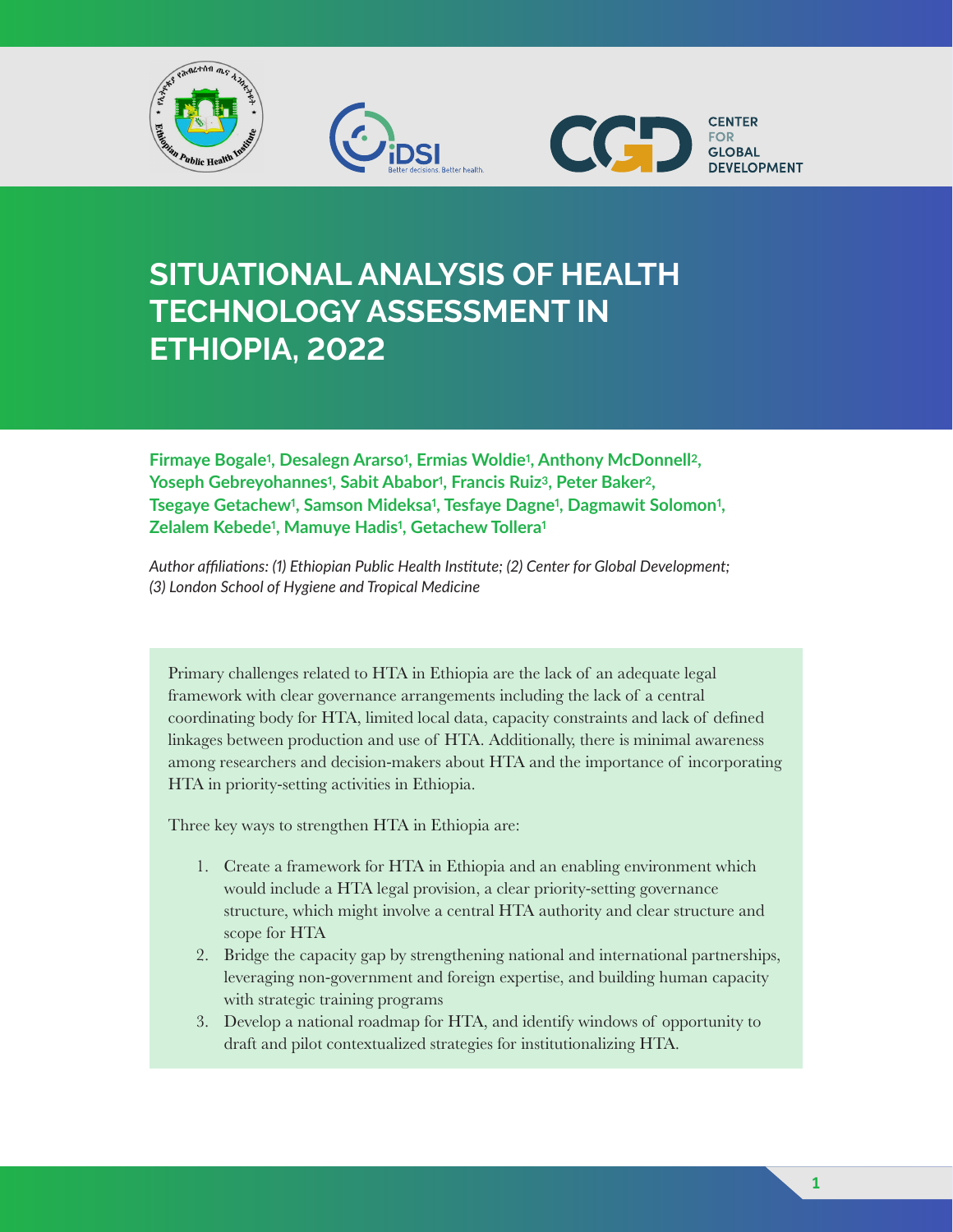# **CONTENTS**

| 10. Summary of existing situation vis-à-vis building a sustainable HTA system 22 |  |
|----------------------------------------------------------------------------------|--|
|                                                                                  |  |
|                                                                                  |  |
|                                                                                  |  |
|                                                                                  |  |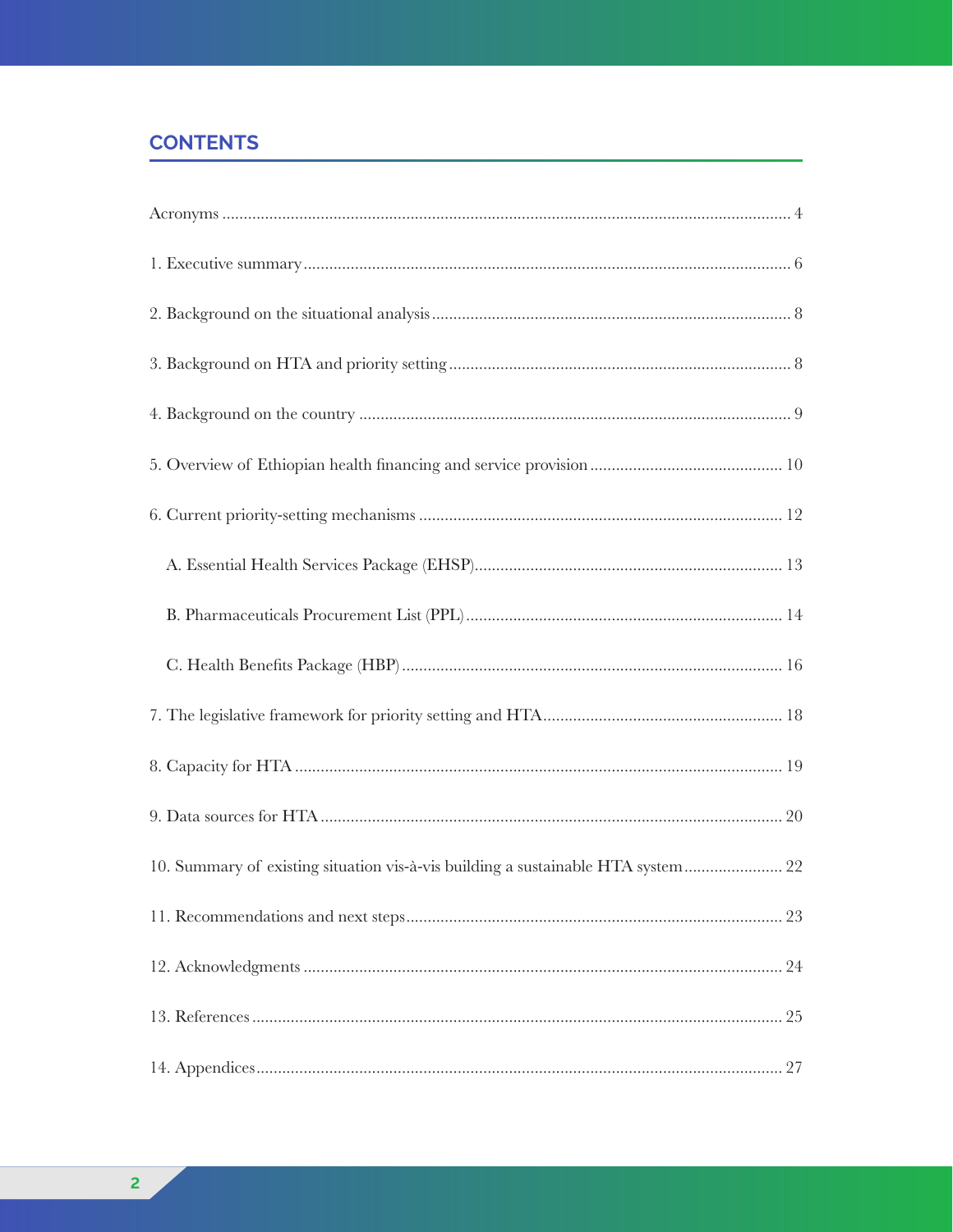# **List of figures**

# **List of tables**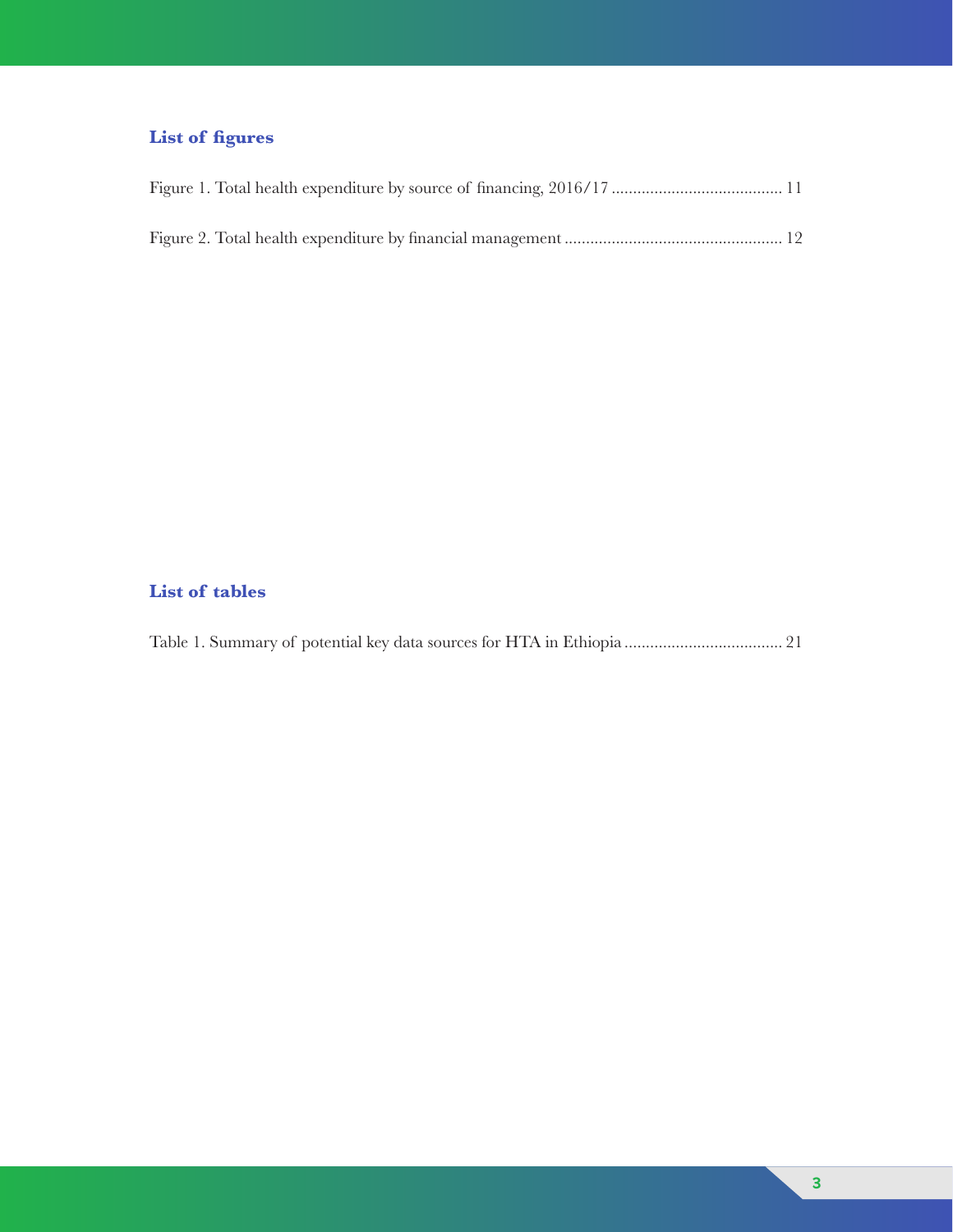# <span id="page-3-0"></span>**ACRONYMS**

| <b>CBHI</b> | Community-Based Health Insurance                 |
|-------------|--------------------------------------------------|
| <b>EFDA</b> | Ethiopian Food and Drug Administration           |
| <b>EHIA</b> | Ethiopian Health Insurance Agency                |
| <b>EHSP</b> | <b>Essential Health Services Package</b>         |
| <b>EPHI</b> | Ethiopian Public Health Institute                |
| <b>EPSA</b> | Ethiopian Pharmaceutical Supply Agency           |
| FMoH        | Federal Ministry of Health                       |
| <b>GDP</b>  | gross domestic product                           |
| <b>HBP</b>  | health benefits package                          |
| <b>HEFA</b> | Health Economics and Financing Analysis          |
| <b>HSDP</b> | Health Sector Development Program                |
| <b>HSTP</b> | Health Sector Transformation Plan                |
| <b>HTA</b>  | health technology assessment                     |
| iDSI        | <b>International Decision Support Initiative</b> |
| <b>KTD</b>  | <b>Knowledge Translation Directorate</b>         |
| <b>NHA</b>  | National Health Account                          |
| <b>OOP</b>  | out-of-pocket                                    |
| PCD         | Partnership and Cooperation Directorate          |
| PHCU        | Primary Health Care Unit                         |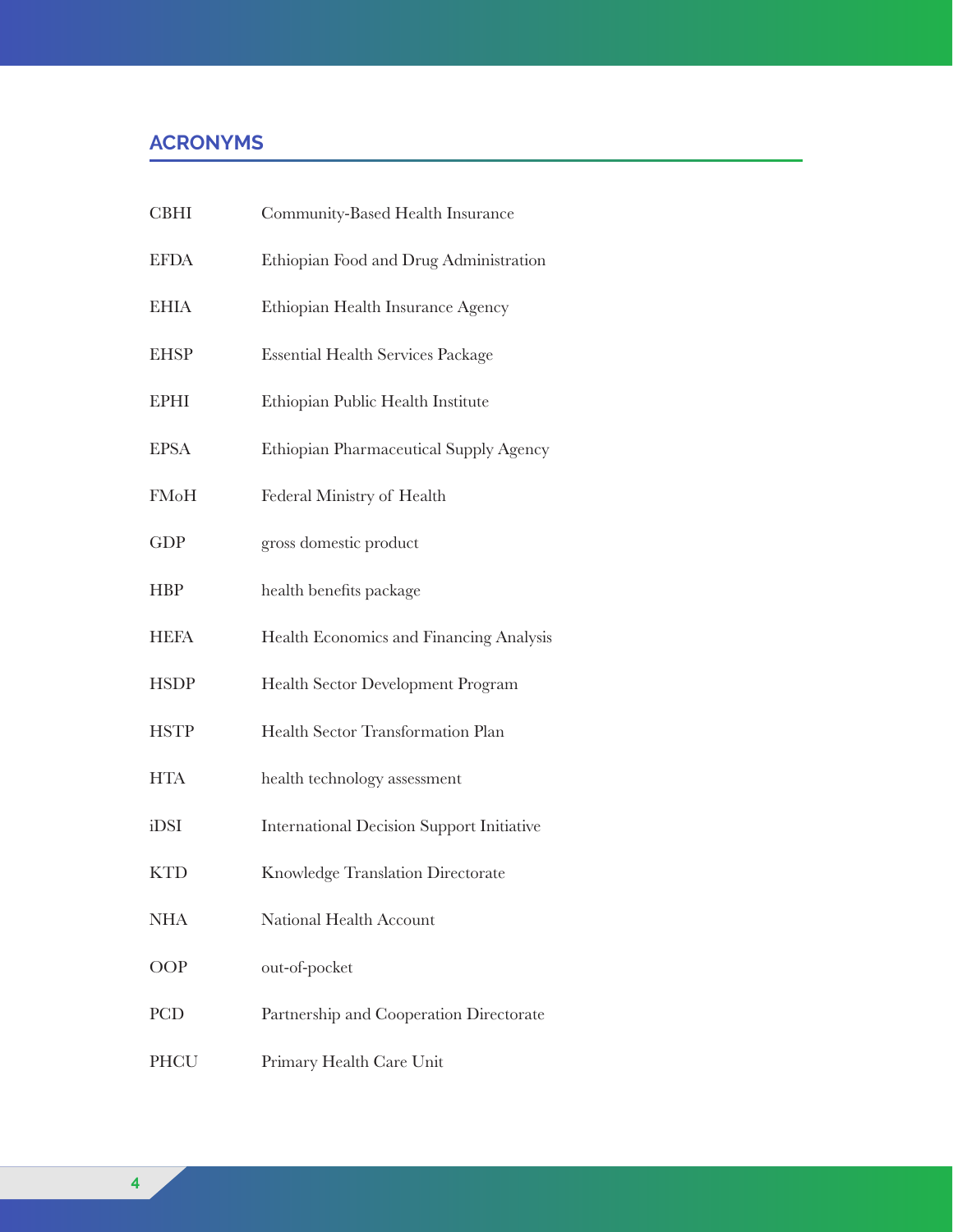- PPL Pharmaceuticals Procurement List
- RHB regional health bureau
- SHI Social Health Insurance
- WHO World Health Organization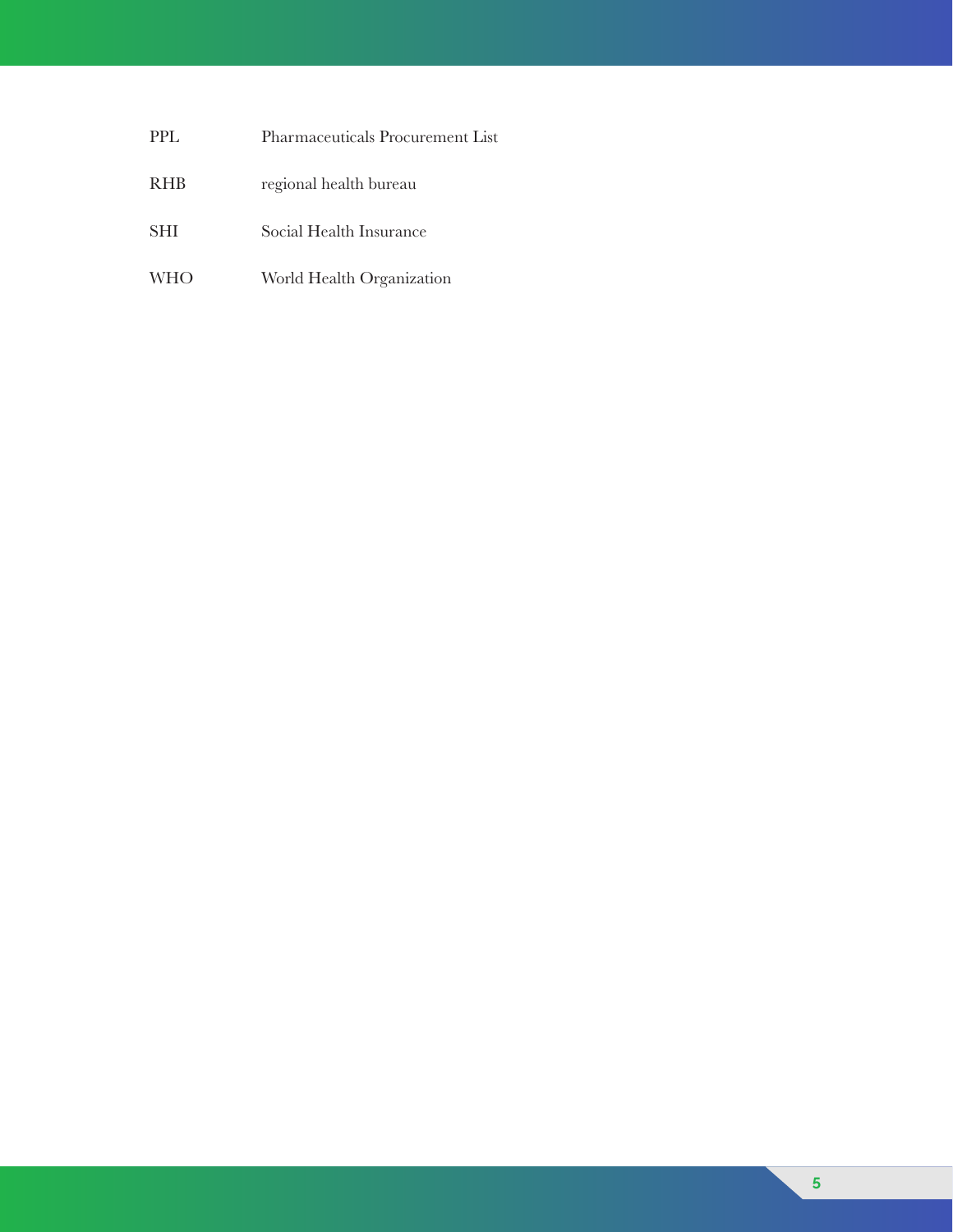# <span id="page-5-0"></span>**1. EXECUTIVE SUMMARY**

In low- and middle-income countries, systematic priority setting is increasingly seen as critical to the achievement of universal health coverage, by ensuring that the highest-value healthcare is provided given limited national budgets. One approach to systematic priority setting in the healthcare system is health technology assessment (HTA), which is defined as a multidisciplinary undertaking that assesses the effects, benefits, and harms of a health technology across a range of issues, including social, economic, and ethical issues. Following a World Health Assembly resolution in 2014, many countries are now developing the capacity to use HTA to set their health priorities.

This situational analysis, conducted by the Ethiopian Public Health Institute and the International Decision Support Initiative, aims to describe the current landscape of HTA in Ethiopia. It describes how priority setting is currently undertaken, the extent to which evidence is considered, and how priority-setting decisions are implemented. The assessment also considers the current capacity to conduct HTA and provides recommendations on how to strengthen evidence-informed priority setting and HTA in the country.

#### **Background**

Ethiopia is a low-income country with an estimated population of 104.6 million, the second largest in Africa. The country's total health spending as a share of gross domestic product (GDP) is 4.2 percent, with funding mainly coming from donors, the government, and outof-pocket payments by patients (35 percent, 32 percent, and 31 percent, respectively). Government spending is managed by regional health bureaus (RHBs) (48 percent) and the Federal Ministry of Health (FMoH) (44 percent).

The FMoH is mandated to formulate national policies and strategies and develop standards in consultation with RHBs. Ethiopia developed its first national health sector plan in 1997 and implemented it with a rolling five-year program called the Health Sector Development Program (HSDP). Healthcare priority setting was introduced in 2005 during the third strategic plan (HSDP III).

#### **Current priority-setting mechanisms**

Currently, three centrally conducted processes define explicit priorities in Ethiopia's health sector: the Essential Health Services Package (EHSP), the Pharmaceuticals Procurement List (PPL), and the Health Benefits Package (HBP). Since there is no legally delegated prioritysetting unit at the national level, priority-setting activities are undertaken by three different organizations, following their own diverse methodologies. The FMoH has the responsibility to lead and manage the EHSP, the Ethiopian Health Insurance Agency (EHIA) is responsible for the HBP, and the Ethiopian Pharmaceutical Supply Agency is responsible for the development and implementation of the PPL.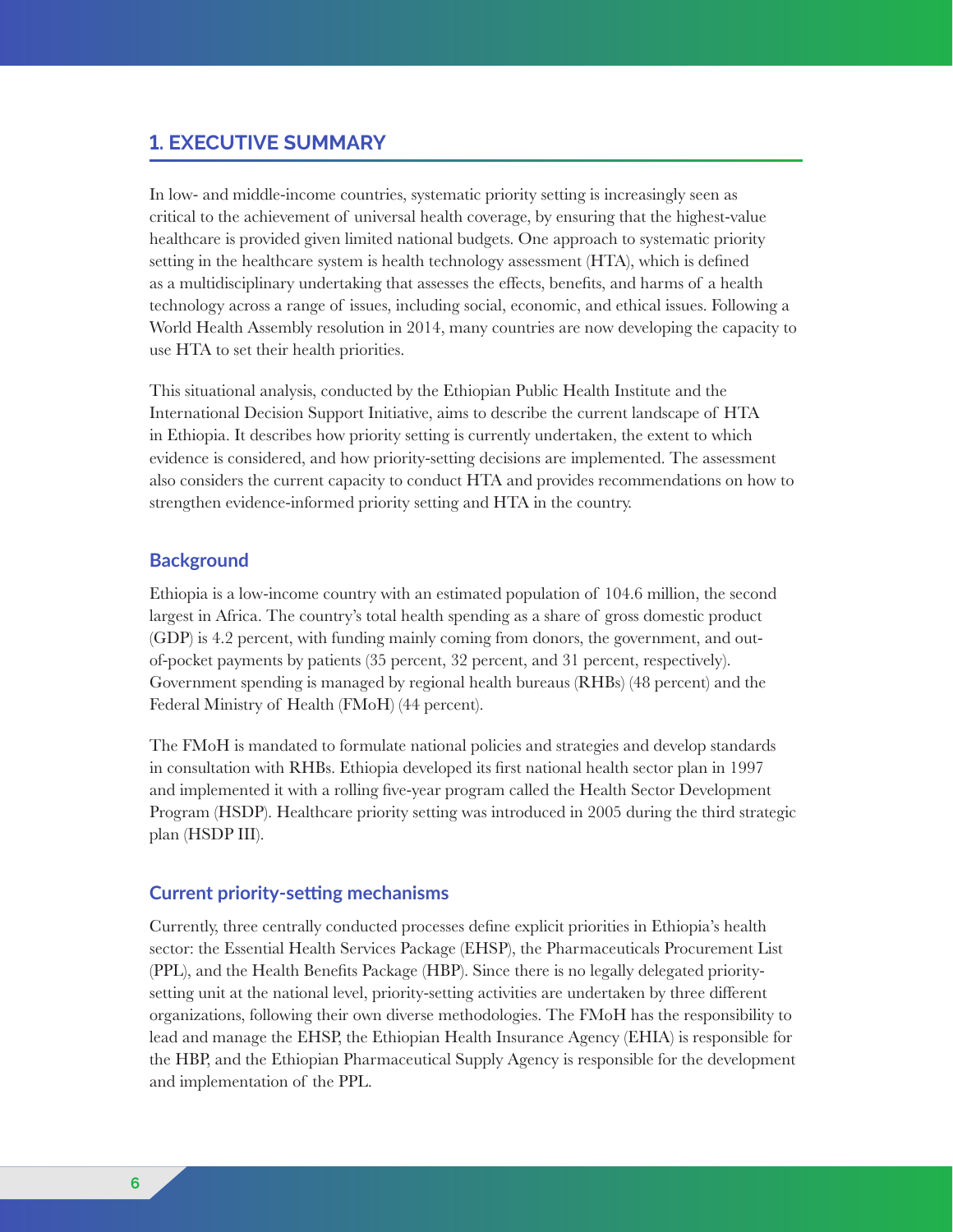#### **Use of HTA**

Although key principles associated with HTA, such as value for money, cost-effectiveness, and affordability, are included as core values in the national health policy, and the latest EHSP included cost-effectiveness as a prioritization criterion, HTA evidence is not considered as an explicit input in the three priority-setting mechanisms currently in place in Ethiopia. This might be because HTA concepts are vaguely understood, there is no legal mandate for incorporating HTA evidence into decision making, HTA efforts are fragmented, a functional network of professionals who can conduct and use HTA does not exist, and there is limited local evidence that can be used for economic evaluations.

Though there are attempts to make use of evidence in priority-setting decisions in Ethiopia, most of these decisions are based on expert opinion and are the responsibility of stand-alone task forces.

#### **Capacity for HTA and available data sources**

Ethiopia, in addition to having no formal and central coordinating body for HTA, has no national standard guidelines for conducting HTA. However, some academic institutions, partner organizations, and independent research institutions have implemented initiatives to generate relevant cost-effectiveness analysis and engage in priority setting to inform health policy decision making.

The World Health Organization (WHO) has also recognized the lack of reliable national cost data and has developed two tools to support national costing studies, WHO-CHOICE (CHOosing Interventions that are Cost-Effective) and the OneHealth Tool. Depending on the specific question being examined, there are many other potential sources, which are summarized in Table 1 on page 21.

#### **Way forward**

Three steps need to be taken to develop HTA in Ethiopia.

First, a framework and enabling environment needs to be established. A range of stakeholders are involved, both technically and financially, in priority-setting activities in Ethiopia, and an organized structure of linkages is important for sustainable involvement, contribution, and responsibility. A road map for HTA institutionalization will need to be developed and agreed to by stakeholders, and consideration will need to be given to its appropriate governance and legal framework.

Second, for HTA to be executed, it will be important to bridge the capacity gap. This can be addressed by building human capacity, structural definition, and institutionalization. Consequently, capacity-building activities focused on developing the skills of researchers, decision makers, and knowledge brokers at various organizations, and strengthening national

**7**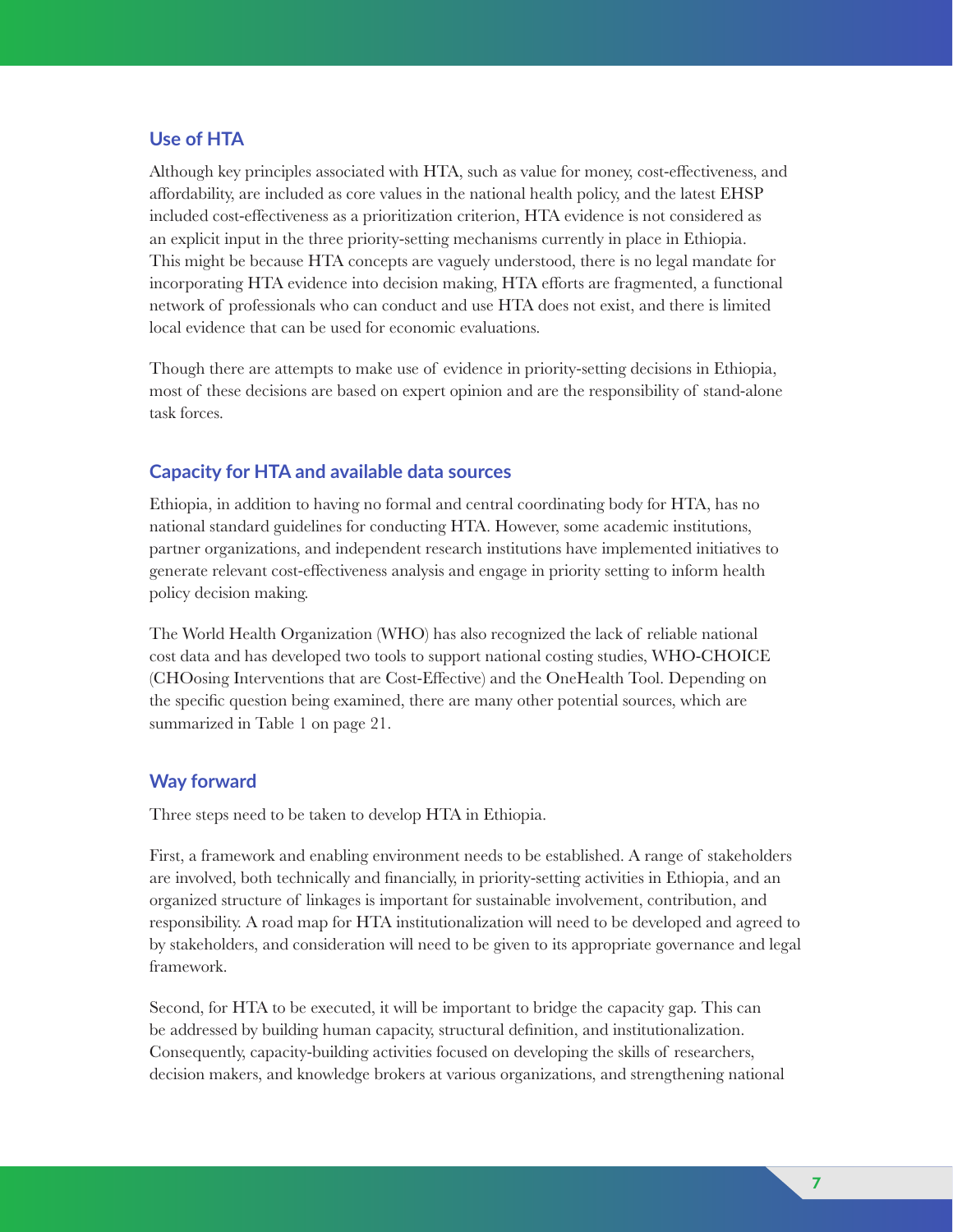<span id="page-7-0"></span>and international partnerships, are key areas for immediate focus. It is also imperative to recognize the importance of benefiting from other countries' HTA experiences and create broader networks for building advanced capacity.

Third, Ethiopia should draft and pilot contextualized strategies for institutionalizing HTA in which there will be a clear demand and supply chain for priority setting and undertaking HTA. This should indicate a clear requirement for the use of HTA in priority-setting activities such as EHSP. In addition, the roles and responsibilities of institutions that should be involved in HTA, on both the demand and supply sides, should be defined. With the current assessment and the country's existing structure, the FMoH and agencies such as the EHIA could be on the demand side, while research wings of the FMoH, universities, and other stakeholders should be equipped to supply HTA products for decision making.

### **2. BACKGROUND ON THE SITUATIONAL ANALYSIS**

Ethiopia is a low-income country in which thorough analysis and contextualization are required for health resource allocation. One of the main activities that can support this process is the development and use of health technology assessment (HTA). However, the development and use of HTA in Ethiopia is not well documented. Thus, this situational analysis has been prepared to understand the current landscape of HTA and to serve as a base for the creation of a sustainable HTA system by identifying stakeholders, assessing the process of healthcare priority setting, and evaluating local capacity.

This study was initiated after establishing contact with the International Decision Support Initiative (iDSI), which aims to strengthen capacity to undertake HTA and support the use of HTA for decision making in low- and middle-income countries. The Knowledge Translation Directorate (KTD), which works to advance evidence-informed decision making and is based at the Ethiopian Public Health Institute (EPHI), took the initiative to contact iDSI. This situational analysis of HTA in Ethiopia was conducted by the KTD at EPHI, with financial and technical support from iDSI. The preparation of this study has included the development of the study protocol, ethical review, data collection (through a desk review of key documents and interviews with key informants from organizations involved in priority setting), data analysis, and report write-up.

# **3. BACKGROUND ON HTA AND PRIORITY SETTING**

Priority setting in healthcare is currently at the center of policy and political attention globally. Many countries are moving toward attaining universal health coverage; however, they struggle to ensure the sustainability of their health systems in the presence of competing demands. Where trade-offs are inevitable, a process that uses evidence to set priorities is essential [1].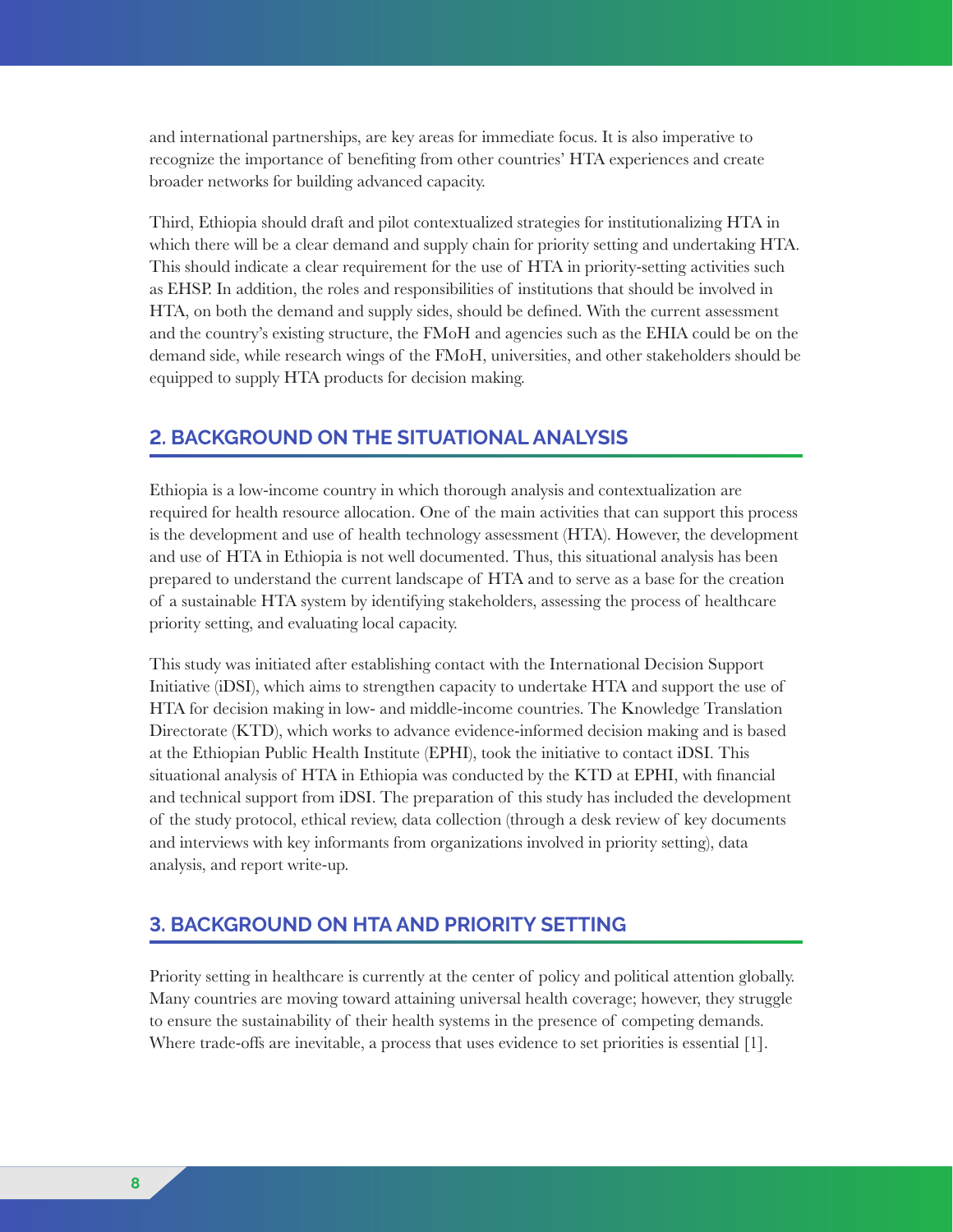<span id="page-8-0"></span>In low- and middle-income countries, priority setting is increasingly seen as critical to the achievement of universal access to reasonably comprehensive care of reliable quality, but mechanisms for priority setting are less established. A popular mechanism in the healthcare system is HTA, which is defined as a multidisciplinary undertaking that assesses the effects, benefits, and harms of a health technology across a range of issues, including social, economic, and ethical issues [1].

HTA can be used to guide universal health coverage policies such as benefits packages and essential medication lists and to improve the efficiency and equity of the healthcare system.

A key milestone in achieving an effective HTA system is the institutionalization of HTA, which refers to establishing legislative arrangements that promote structures and processes suitable to producing HTA. Successful institutionalization of HTA is realized with the presence of political commitment, funding availability, adequate technical capacity, and inclusion of stakeholders. It should be noted, however, that organizational integration of HTA bodies within healthcare systems can differ between countries.

Institutionalization also requires that the process of conducting HTA and priority setting be defined. Hence, the HTA process can generally be characterized by the five steps of defining the decision space or topic selection, analysis, appraisal, decision making, and implementation. It should also be emphasized that beyond developing HTA documents, designing a contextualized strategy for and approach to implementation is vital.

# **4. BACKGROUND ON THE COUNTRY**

Ethiopia is the second-most-populous country in Africa, after Nigeria. The country is bordered by Eritrea to the north, Djibouti and Somalia to the east, Sudan and South Sudan to the west, and Kenya to the south. According to the projections from the 2007 population and housing census, the total population for the year 2021 is estimated to be 104.6 million. Ethiopia is among the least urbanized countries in the world, with 82 percent of the population living in rural areas. The pyramidal age structure reflects a feature of populations with high fertility levels; children under the age of 15 and adults over the age of 65 account for 40 percent and 4 percent of the total population, respectively [2].

The governance of Ethiopia's healthcare system is a reflection of the country's political system. In the mid-1970s, during the Derg regime, a health policy was formulated that emphasized disease prevention and control. This policy gave priority to rural areas and advocated community involvement. The current health policy, promulgated by the Transitional Government of Ethiopia in 1993, takes into account broader issues such as population dynamics, food availability, acceptable living conditions, and other essentials of better health [3]. The policy was formulated with an emphasis on increasing all population segments' access to a basic package of quality primary healthcare services. Since the formulation of this policy,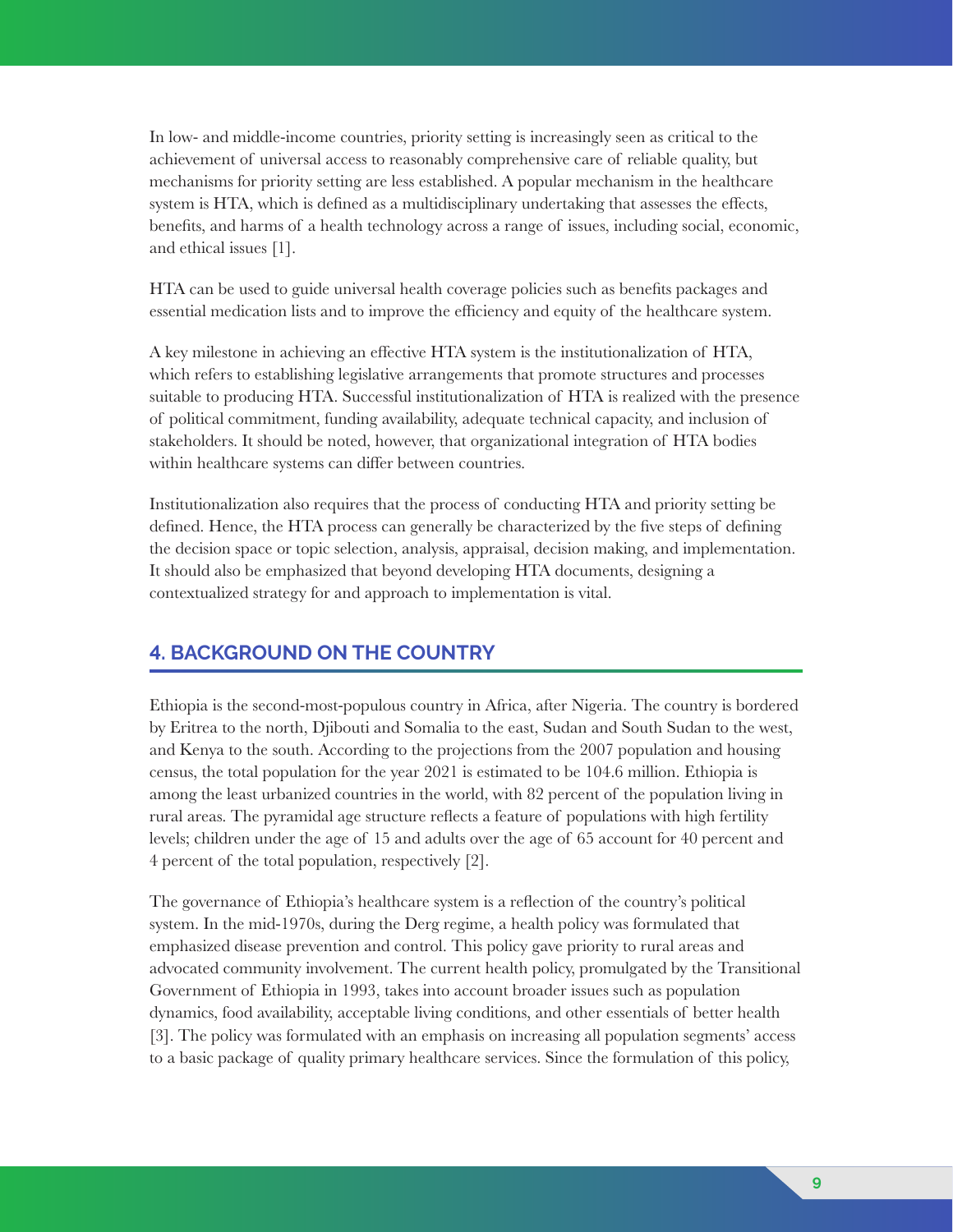<span id="page-9-0"></span>Ethiopia has developed and aggressively implemented several health sector programs and policies.

Ethiopia's Federal Ministry of Health (FMoH) is mandated to formulate national policies and strategies and develop standards in consultation with regional health bureaus (RHBs). Governance includes administrative decentralization to RHBs and district-level health offices where decisions are made through consultation forums and joint decision-making processes. The Ethiopian health system comprises institutional frameworks that coordinate and provide stewardship in the implementation of the health sector programs and initiatives.

The complex and diverse Ethiopian health sector includes the public/government sector, the private health sector, the informal health sector, and health consumers. Health services are delivered in a three-tier system, that is, primary-, secondary-, and tertiary-level care. Primary Health Care Units (PHCUs) are composed of health posts, health centers, and a primary hospital and form the foundation of the tier system. Secondary-level care includes general hospitals that receive referrals from the PHCUs, and the top (tertiary) tier consists of specialized hospitals that are referral centers for the general hospitals [4, 5].

According to global experience and evidence, priority-setting determines the strategic direction of national health programs. Priority setting in health is critical for governments that seek to promote equitable access to essential packages of health services and to achieve universal health coverage [1]. Cognizant of this reality, Ethiopia has focused on universal health coverage and is making efforts toward priority setting.

# **5. OVERVIEW OF ETHIOPIAN HEALTH FINANCING AND SERVICE PROVISION**

Health financing is a critical factor affecting the ability to improve a country's health system and thus the health of the population. The goal of universal health coverage can be achieved, and people can enjoy the highest standard of healthcare, only if the required health resources are properly mobilized, pooled, and spent. Ethiopia's current health sector plan, Health Sector Transformation Plan II (HSTP II), also emphasizes enabling the community to access all needed quality health services without being exposed to financial hardship [3, 4].

In line with the emphasis of HSTP II, the Ethiopian government has drafted various strategies to enhance financial access to healthcare services and to ensure financial protection. These include user fees that are to be retained and utilized by each facility, a targeted fee waiver scheme for the poor, establishment of private wings at various hospitals, Community-Based Health Insurance (CBHI), and the mobilization of external resources from development partners [6].

Compared to the expected health spending share of low-income countries (5 percent) and the global average (9.2 percent), Ethiopia's total health spending share of GDP is low, at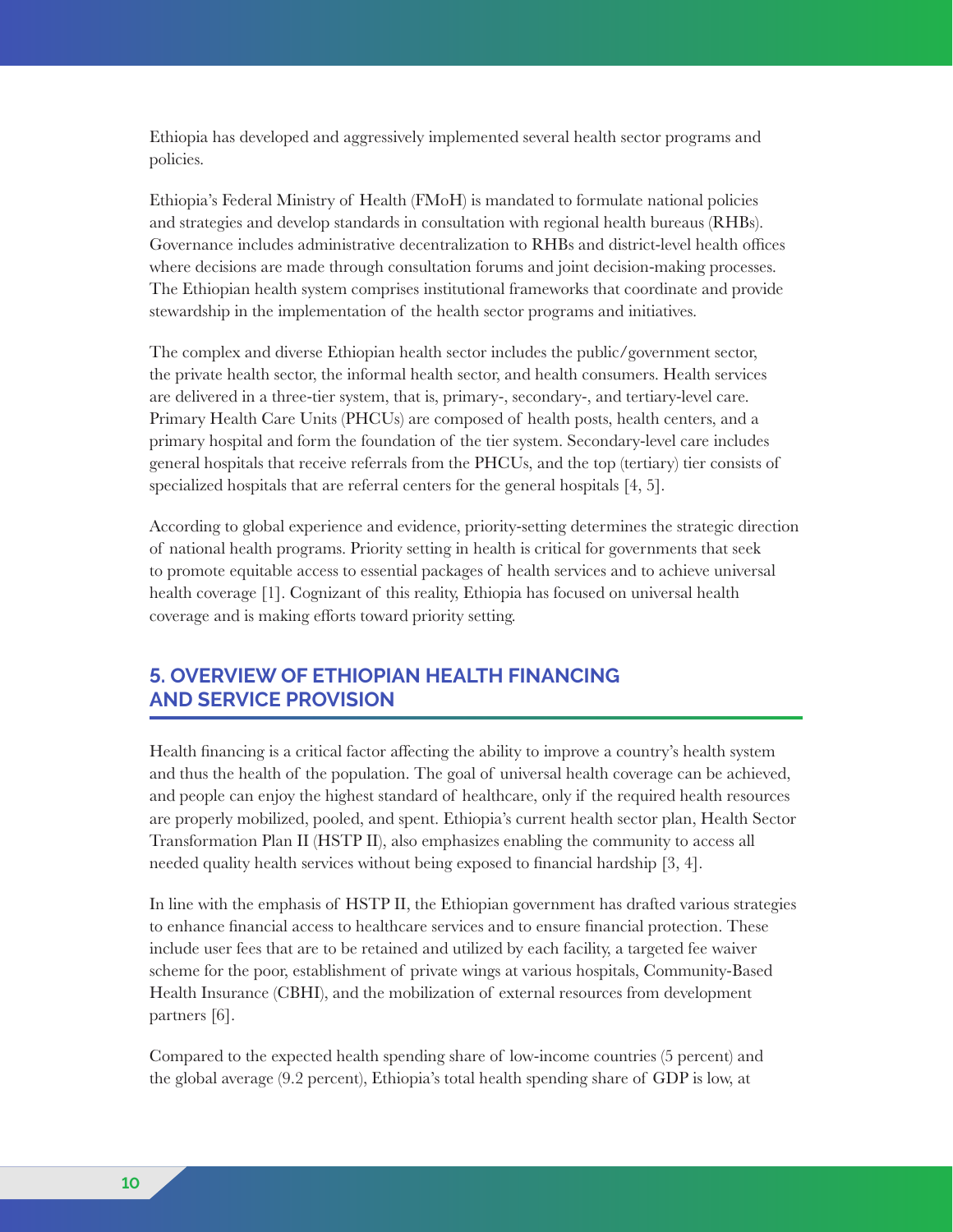<span id="page-10-0"></span>4.2 percent [7]. According to the seventh-round National Health Account (NHA) report, Ethiopia's total health expenditure (recurrent and capital) was estimated at ETB72 billion (US\$3.10 billion) [7].

The sources of financing for Ethiopian healthcare are still dependent on donor contributions and out-of-pocket (OOP) payments. The government contributes 32 percent of the financial resources for healthcare, while donors' contributions account for 35 percent and OOP payments account for 31 percent, as highlighted below in Figure 1. The latter two sources are unpredictable and unsustainable ways of financing healthcare [7].



**Figure 1. Total health expenditure by source of financing, 2016/17 Financing source**

Regarding health resource management, the NHA report shows that more than half of total health resources (52 percent) in Ethiopia are managed by the government, while households account for the next largest share, managing 30 percent of healthcare spending at the time of seeking healthcare. Donors and nongovernmental organizations manage 15 percent, and the remaining 3 percent is managed by insurance companies and private employers.

Of total government-managed resources, RHBs manage almost half (48 percent) and the FMoH (including affiliate federal organizations and federal hospitals) manages 44 percent, while other ministries and parastatal organizations manage the remaining 8 percent of the resources as outlined in Figure 2.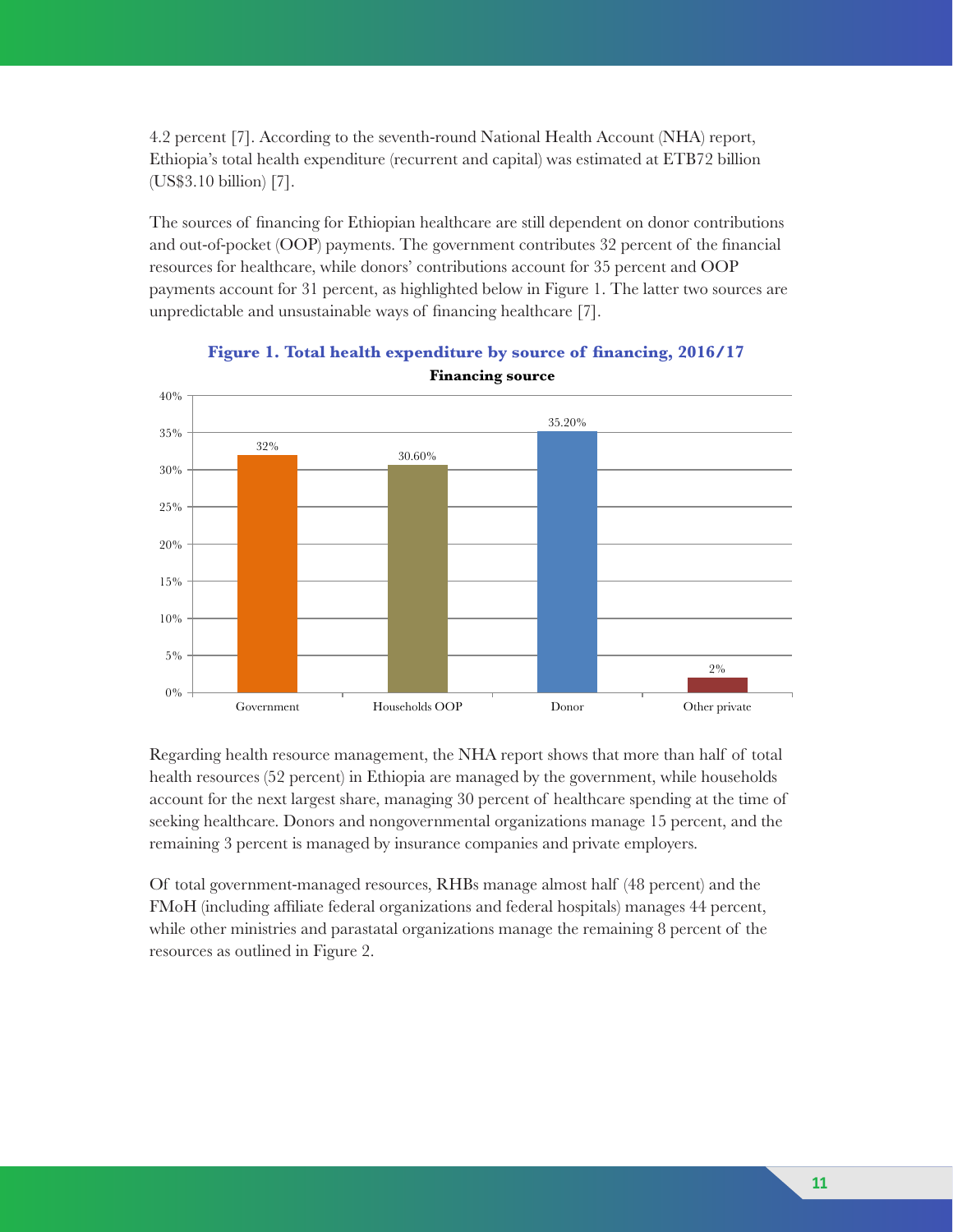<span id="page-11-0"></span>

#### **Figure 2. Total health expenditure by financial management**

More than half of the country's recurrent health spending (53 percent) in 2016/17 was on curative healthcare services. This was followed by preventive care services, which accounted for 30 percent of recurrent health spending. Governance and health system administration accounted for a little over 10 percent of the country's recurrent health spending. The remaining 6 percent went to other health functions, including long-term care, medical goods not specified by function, and other healthcare provisions [7].

# **6. CURRENT PRIORITY-SETTING MECHANISMS**

Ethiopia's health priority-setting values and guiding principles are drawn from the values reflected in the national health policy and health sector strategic plans. Ethiopia developed the first national health sector plan in 1997 and implemented it with a rolling five-year program called the Health Sector Development Program (HSDP). There have been four phases of HSDPs: HSDP I (1997/98–2001/02), HSDP II (2002/03–2004/05), HSDP III (2005/06– 2009/10), and HSDP IV (2010/11–2014/15) [8]. Following the successful implementation of these HSDPs, Ethiopia developed and implemented a five-year Health Sector Transformation Plan (HSTP I) for the period 2015/16–2019/20, which was in line with the country's growth and transformation plan. The second Health Sector Transformation Plan (HSTP II) is the current five-year strategic plan, for the period 2020/21–2024/25 [6].

The idea of healthcare priority setting was introduced in 2005 during the third strategic plan [9]. HTA is considered a "gold standard" to guide explicit healthcare priority setting [10]. Although the 2015 Essential Health Services Package (EHSP) discusses considering costeffectiveness in setting priorities, interviews carried out as part of this landscape assessment found that HTA is not used as a standard approach, despite some deliberation processes' use of a few prioritization criteria such as cost-effectiveness findings for healthcare priority setting in Ethiopia. Current practices related to priority setting in the health sector include the EHSP, the Pharmaceuticals Procurement List (PPL), and the Health Benefits Package (HBP) [5, 11, 12].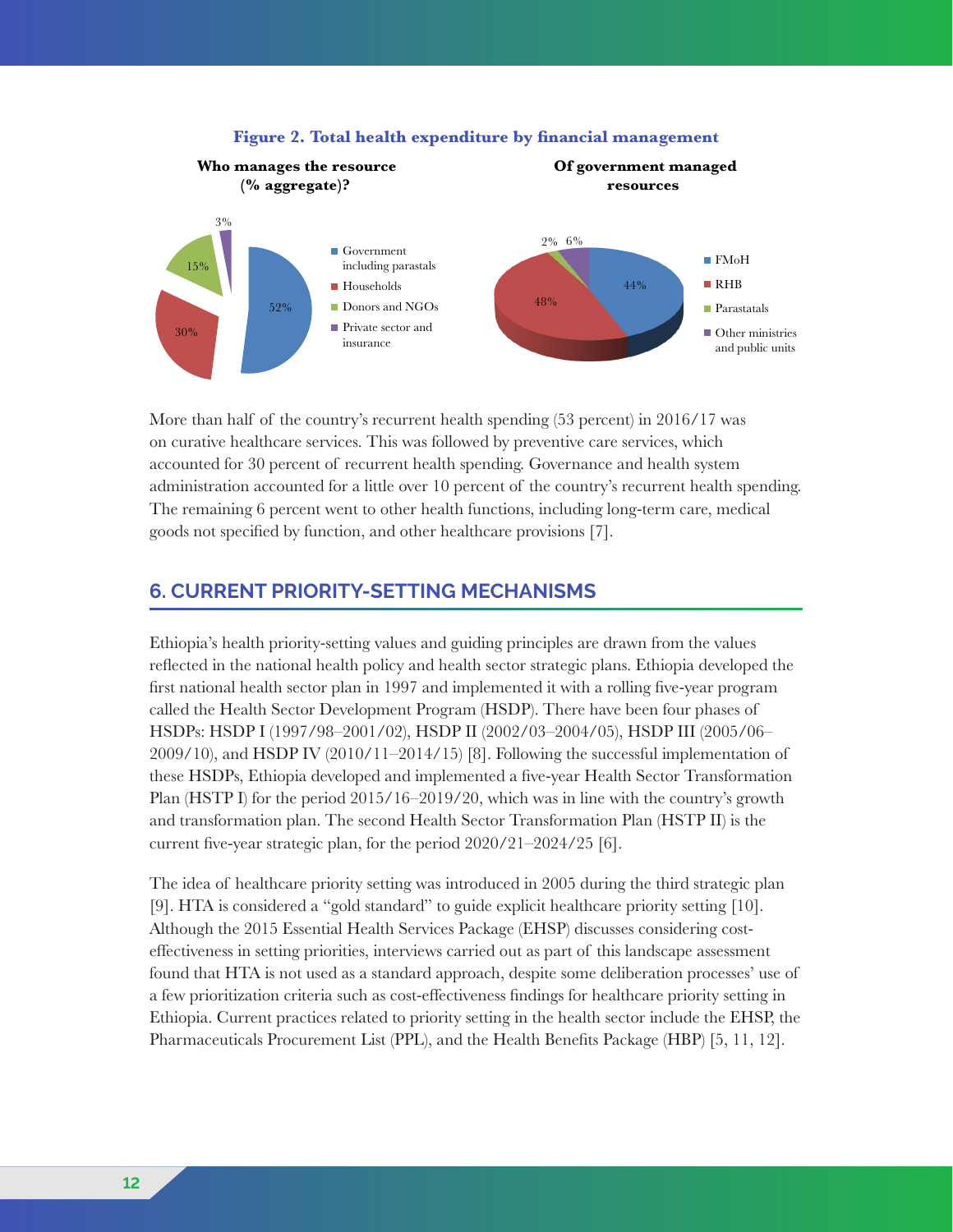<span id="page-12-0"></span>The EHSP identifies the country's priority health interventions that are deemed appropriate, affordable, and equitable to address the most pressing health problems. Though there is no explicit linkage between the EHSP and the other two priority-setting activities (PPL and HBP), according to interviews with key informants at the FMoH, the EHSP document is the reference for the development of PPL and HBP. The linkage of the three priority-setting activities with the health expenditures outlined in the section above is also not clear. The details of these priority-setting activities, including their processes and the stakeholders involved, are discussed below.

Generally, the EHSP is the master document that guides both the PPL and HBP.

#### **A. Essential Health Services Package (EHSP)**

As indicated above, healthcare priority setting was introduced in 2005 to improve the efficiency and equity of the healthcare system in Ethiopia. The EHSP defines appropriate priority health services and represents a major strategy to maximise the benefits from the demographic dividend by improving the health status of Ethiopians. This package focuses on health promotion, disease prevention, and curative and rehabilitative services. The EHSP document acts as a guide for the development of other important strategic and operational documents that can improve health services delivery in Ethiopia. It also serves as a guiding framework to progressively achieve universal health coverage in the country [5, 12].

The first EHSP remained in force for around 14 years with no revisions, despite having some limitations. In recognition of these limitations, the FMoH undertook a revision in 2019 based on the following three rationales: (a) the demand for health services has substantially increased; (b) health service practice has evolved, including the addition of interventions that were not part of the 2005 EHSP; and (c) Ethiopia has undergone tremendous demographic and epidemiological changes, which have led to a double burden of disease [5].

#### **EHSP revision process**

The EHSP was revised using a participatory approach, with frequent appraisal and feedback before decision making. First, a road map document that guided and informed the overall process and each step of the revision was prepared and presented to the management of the FMoH. After the FMoH management had endorsed the road map, a technical working group, composed of 30 senior experts on various health system dimensions, was established. Then several consultative technical workshops were conducted to define the scope of the revision, develop a complete list of health interventions, develop prioritization criteria, gather evidence, and compare and rank health interventions according to a range of criteria.

A universal list of interventions was identified through an exhaustive search of the Ethiopian health sector's plans, strategies, and national publications, along with the WHO data repository, WHO-CHOICE database, Disease Control Priorities third edition (DCP3), and Tufts Global Health Cost Effectiveness Analysis Registry [12]. Through this process, the FMoH identified a total of 1,442 interventions. After developing the comprehensive list of interventions, the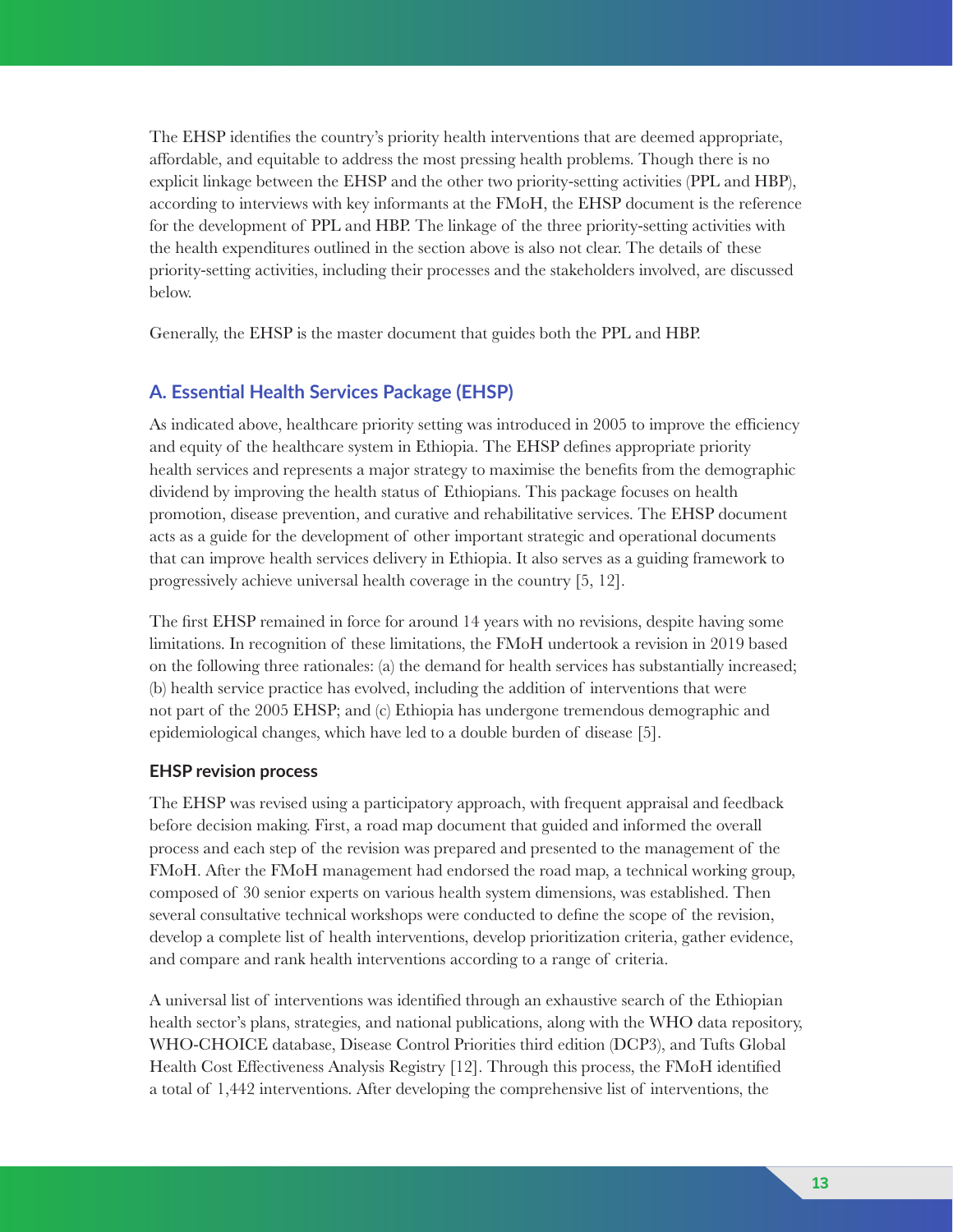<span id="page-13-0"></span>technical working group set seven prioritization criteria: disease burden, cost-effectiveness, budget impact, equity, financial risk protection, public acceptability, and political acceptability. Based on these criteria, a priority score was computed for each intervention and a ranking assigned. A total of 1,019 interventions were selected as EHSP components and were defined as lower, medium, and higher priority [12].

Despite all the efforts to use scientific evidence to apply the aforementioned prioritization criteria, equity and financial risk protection scores were generated based on expert opinion, using the Delphi technique. Additionally, limited local evidence of economic evaluations was mentioned as a challenge, and HTA data were not used as an input for the revision of the EHSP. One of the interviewees explained the HTA process as follows:

> *There is an initiative of HTA here and there in the country. It is fragmented and it is more of an academic exercise and it is not used as an input for the priority setting. Even the revision of EHSP was an academic exercise, let alone the HTA products.*

The Health Economics and Financing Analysis (HEFA) team in the Partnership and Cooperation Directorate (PCD) at the FMoH was a central coordinating body for the EHSP revision in Ethiopia. The revised EHSP was planned to be used for five years after its launch and is expected to have subsequent regular updates. The revised EHSP is the foundation for the country's national development program and its long-term strategic plans for the health sector. The PPL and HBP designs are also expected to be aligned with the EHSP.

#### **Stakeholder involvement**

The main stakeholders involved in the EHSP priority-setting process include the RHBs, Addis Ababa University (priority-setting unit), Addis Centre for Ethics and Priority Setting, the Clinton Health Access Initiative, WHO Ethiopia, the UK's Department for International Development, the Harvard Fenot Project, the Bill and Melinda Gates Foundation, Abt Associates, hospitals, Gondar University, Jimma University, and Haramaya University.

According to the interviewees, stakeholders' engagement levels differed depending on specific activities throughout the priority-setting process. For instance, the Gates Foundation supported the process financially through the Disease Control Priorities–Ethiopia project, and the WHO also supported the priority-setting process financially, while the other stakeholders provided technical support.

#### **B. Pharmaceuticals Procurement List (PPL)**

The Ethiopian Pharmaceutical Supply Agency (EPSA) is a legally delegated public institution established to ensure continuous availability of quality pharmaceuticals at an affordable price to public health facilities through need-based pooled procurement. Before 2018, EPSA managed requests for all types of pharmaceuticals without having a defined list of pharmaceuticals for procurement. This left the agency unfocused, with no reference list against which its performance could be measured.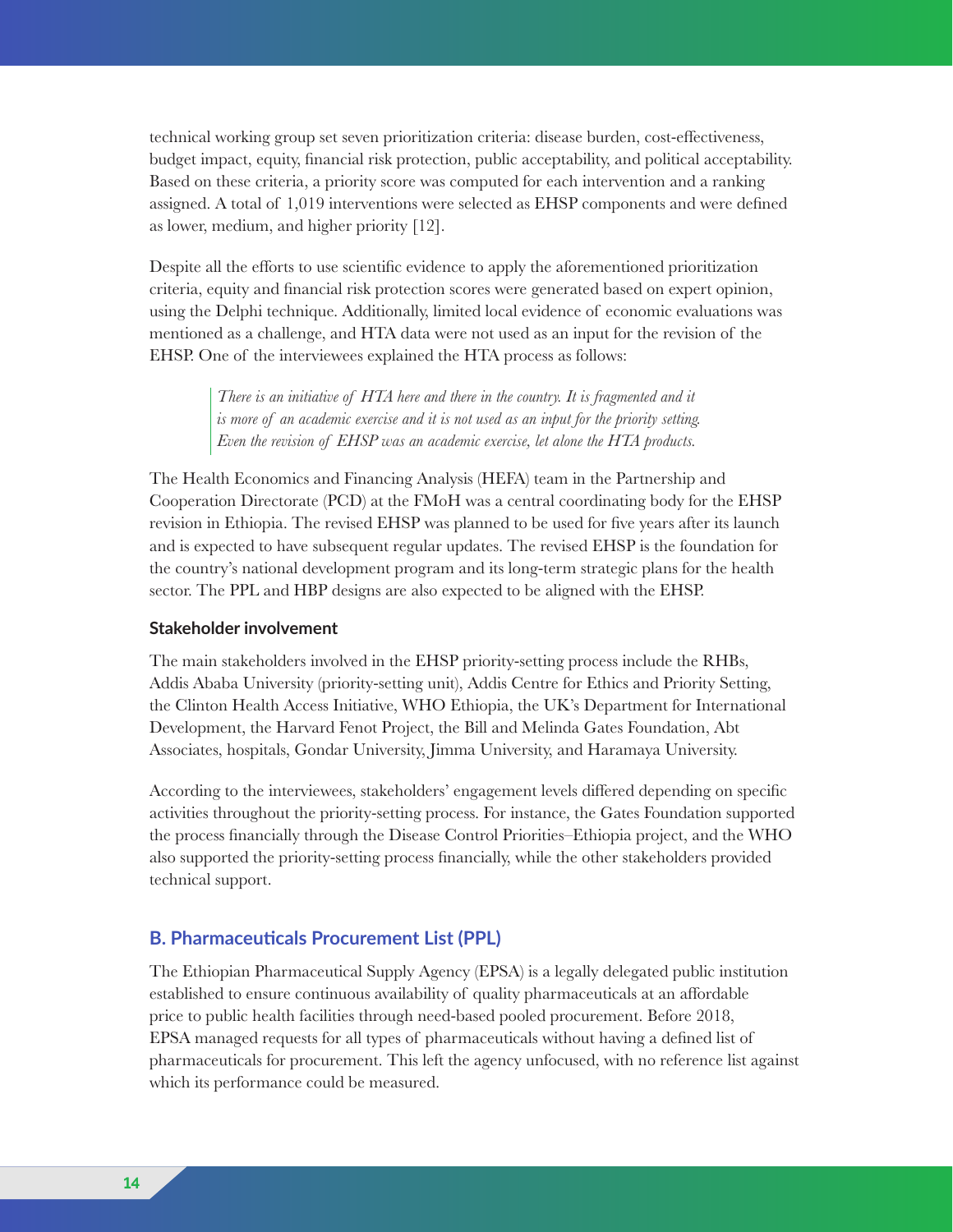In 2018, the agency developed the first edition of the PPL, which served for three years. The second edition of the list was endorsed in January 2021 and is now in use. This PPL will be used for the annual quantification and procurement of pharmaceuticals for the next three years and is scheduled to be revised every three years. The PPL includes medicines, medical supplies, medical equipment, and laboratory chemicals and reagents [11, 13].

#### **PPL 2021 preparation process**

To undertake the revision of the PPL, EPSA establishes a taskforce called the Pharmaceuticals Procurement List Preparation Taskforce. This taskforce, which is responsible for preparing the draft PPL, is composed of various experts such as doctors and nurses from numerous organizations, including the FMoH, the Ethiopian Food and Drug Administration (EFDA), EPHI, professional associations, hospitals, and several directorates of EPSA.

The taskforce critically reviews the previous pharmaceuticals list and past trends of pharmaceutical requests and adapts international criteria from organizations such as the WHO to develop contextualized criteria to be used in the development of the draft list [11, 13]. The annual requests from health facilities are assumed to have undergone a series of consultations within each health facility and received the approval of the health facility's Drug and Therapeutics Committee.

This assessment shows that there is no clear use of HTA in revising the PPL. This was stated by an interviewee as follows:

*As for evidence use, we depend on criteria and expert opinion to include medications to the PPL but we don't use HTA. It is a new concept for me.*

Once the draft list has been prepared, EPSA facilitates a series of consultations with experts from relevant stakeholders to critically review the list. Finally, the PPL is published and disseminated to be used as a reference standard in all operations. EPSA uses the PPL for the annual quantification and procurement within the government's procurement policy.

#### **Stakeholder involvement**

Representatives from each category of health facilities, the FMoH, RHBs, EPHI, EFDA, regional hubs, universities, development partners, professional associations, and EPSA are involved in the consultative meetings.

The 2021 PPL indicates that Results for Development (R4D), the Global Fund, and Chemonics International are involved, providing both technical and financial assistance.

An expert interviewed explained that the PPL is financed by both governmental and nongovernmental or donor budget sources:

> *It is financed by both the government and nongovernmental sources. The governmental source includes SDG [Sustainable Development Goal] budget and Revolving Drug Fund and the donor source includes Global Fund and Chemonics International.*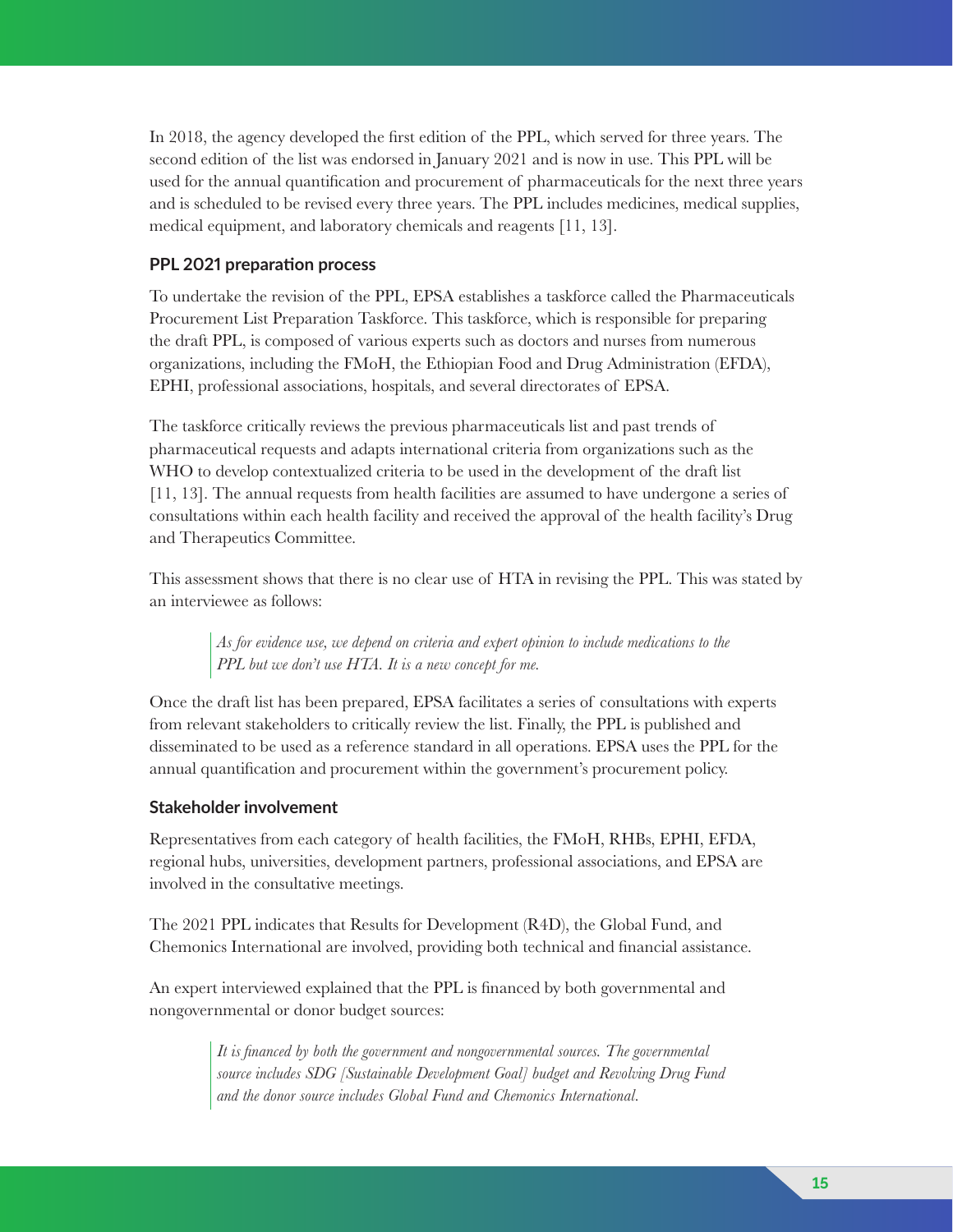### <span id="page-15-0"></span>**C. Health Benefits Package (HBP)**

The government of Ethiopia is committed to universal health coverage and increasing access to healthcare. Changing the way healthcare is financed is critical to create more efficient and fair systems and reduce OOP expenditures, especially those catastrophic in nature. The methods for designing HBPs vary from country to country. One major method selected by the Ethiopian government for HBP design is health insurance through the Community-Based Health Insurance (CBHI) and Social Health Insurance (SHI) schemes [14]. These two insurance schemes were endorsed following recommendations from a technical committee that worked on the development of Ethiopia's health insurance strategy.

The aim of CBHI is to reach and cover the very large rural agricultural sector and small and informal sector in urban settings. The FMoH first launched CBHI (following a pilot) and later established SHI, which targets formal sector employees and their families [15, 16].

#### **CBHI development process**

The FMoH took a first step toward initiating the CBHI pilot by preparing a road map and identifying key stakeholders, from the federal to the grassroots (*kebele*) level, and defining their respective roles. Based on this road map, 13 pilot and 4 control *woredas* were selected from four regions. Committees were established at the federal, regional, *woreda*, and *kebele* level to facilitate policy development, implementation, and monitoring and evaluation of the schemes.

At the federal level, a CBHI National Coordination Unit was set up under the supervision of the FMoH and Ethiopian Health Insurance Agency (EHIA) to serve as the executive unit. At the regional level, regional CBHI implementation units were established to serve as executive secretariats to regional steering committees led by the RHBs. The committees provided technical and operational support in the design and implementation of CBHI in each region.

At the *woreda* level, Woreda Health Insurance Steering Committees, comprised of relevant sector offices, were responsible for facilitating the design and setup of CBHI in their *woredas*. Each *woreda* has a single health insurance pool, and *kebele* sections form the network of local schemes. At the *kebele* level, Kebele Health Insurance Initiative Committees facilitate the design and setup of CBHI at the community level.

Following initial feasibility studies, implementation began, with training for various stakeholders, the introduction of CBHI design concepts, and the strengthening of implementation and monitoring capacity. *Kebele*-level discussions ultimately determined where pilot schemes were initiated. In early 2011, communities in the 13 pilot *woredas* held general assembly meetings at which board members were elected. A general assembly and board of directors oversee the governance of CBHI schemes at the *woreda* level, where major decisions on CBHI are made.

An executive body under the board of directors manages the daily operations of the scheme at the *woreda* and *kebele* levels. At each *woreda*, this body is responsible for signing agreements with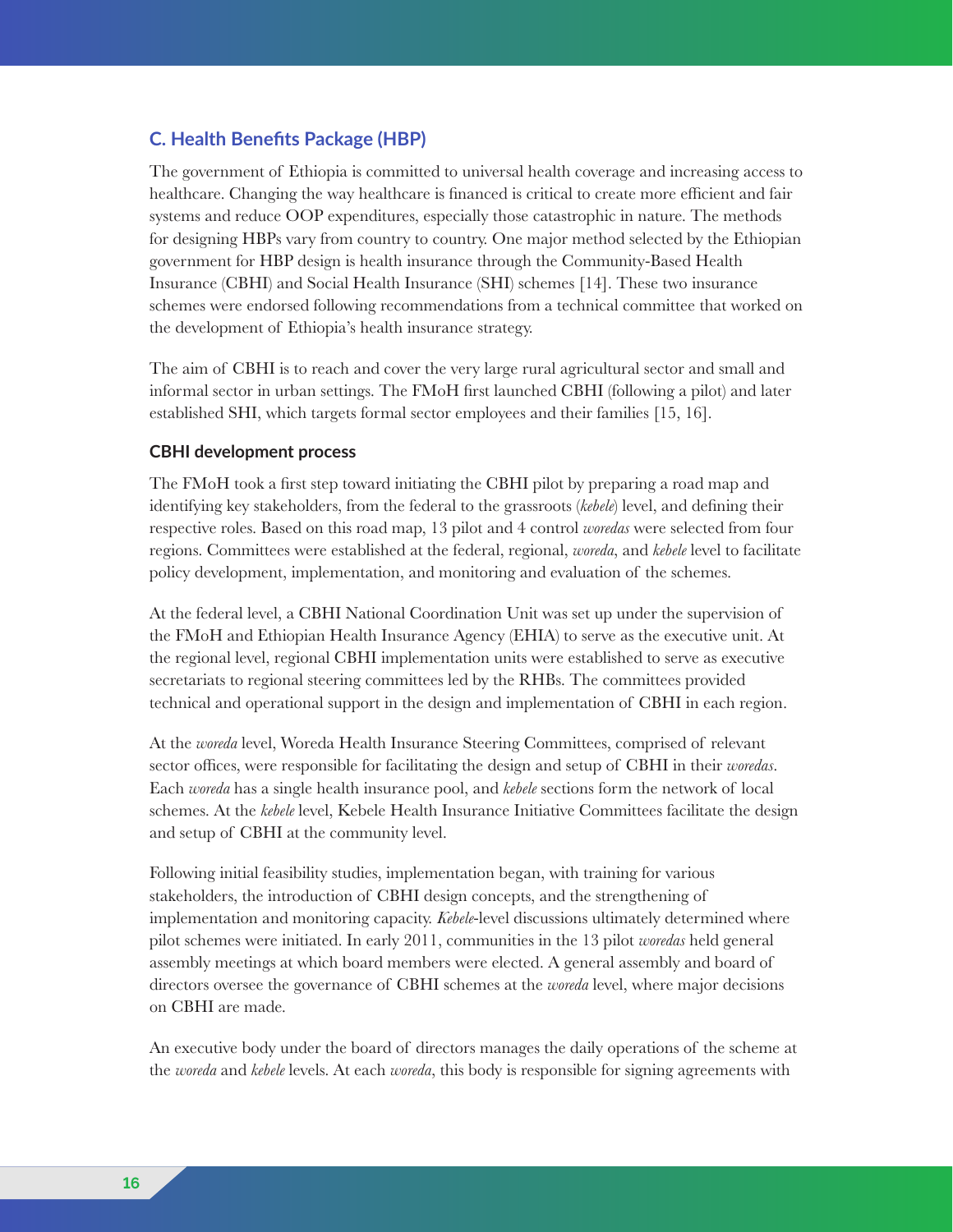healthcare providers or health facilities, reimbursing healthcare providers, administering the fund (keeping financial records, preparing financial statements), and managing the database (which contains data on members, contributions, and utilization). The executive body at the *kebele* level is responsible for registering members, collecting premiums, and channeling funds to each *woreda* scheme. The general assembly and subsequent decisions on the bylaws and selection of board members herald the official start of each scheme.

All the pilot *woredas* in four regions started registering members in January 2011, and the share of *woredas* with a functioning CBHI scheme had reached 70 percent (770 *woredas*) nationally as of June 2020.

#### **SHI development process**

The government adopted SHI, following CBHI, to cover formal sector employees and pensioners. The legal framework and institutional structure for SHI is in place, and EHIA is the body responsible for the scheme's implementation. The SHI regulation passed in 2012 has a negative listing, which shows the health services excluded from the package rather than those covered. This approach has greatly impacted the implementation of the insurance scheme, and interviewees also stated that the preparation, scope, and development process of the first SHI remains unclear. For example, one interviewee said:

*We are not able to find any documentation regarding the first SHI development process and we do not know how the negative listing was made. We would be happy if you could find and share with us.*

At the time of data collection for this study, the agency was preparing the SHI scheme by using five of the seven prioritization criteria used in EHSP development (all except for political acceptability and public acceptability). In contrast to the first SHI scheme, the agency is intending to use positive listings [17, 18]. Although the SHI proclamation and regulation were endorsed in 2010 and 2012, respectively, the scheme has yet to be launched in 2022. Since the SHI scheme is under development, we are not able to document the full process [17–19].

According to the sources available during this assessment, HTA was not used as an input in the development of either the CBHI or SHI scheme.

#### **Stakeholder involvement**

Multiple stakeholders were involved at different levels in the development of CBHI. Specifically, the FMoH, EHIA, RHBs, *woreda* health offices, and *kebele* administrations and health facilities were involved in the general process. The specific roles of these stakeholders are outlined in the process described above.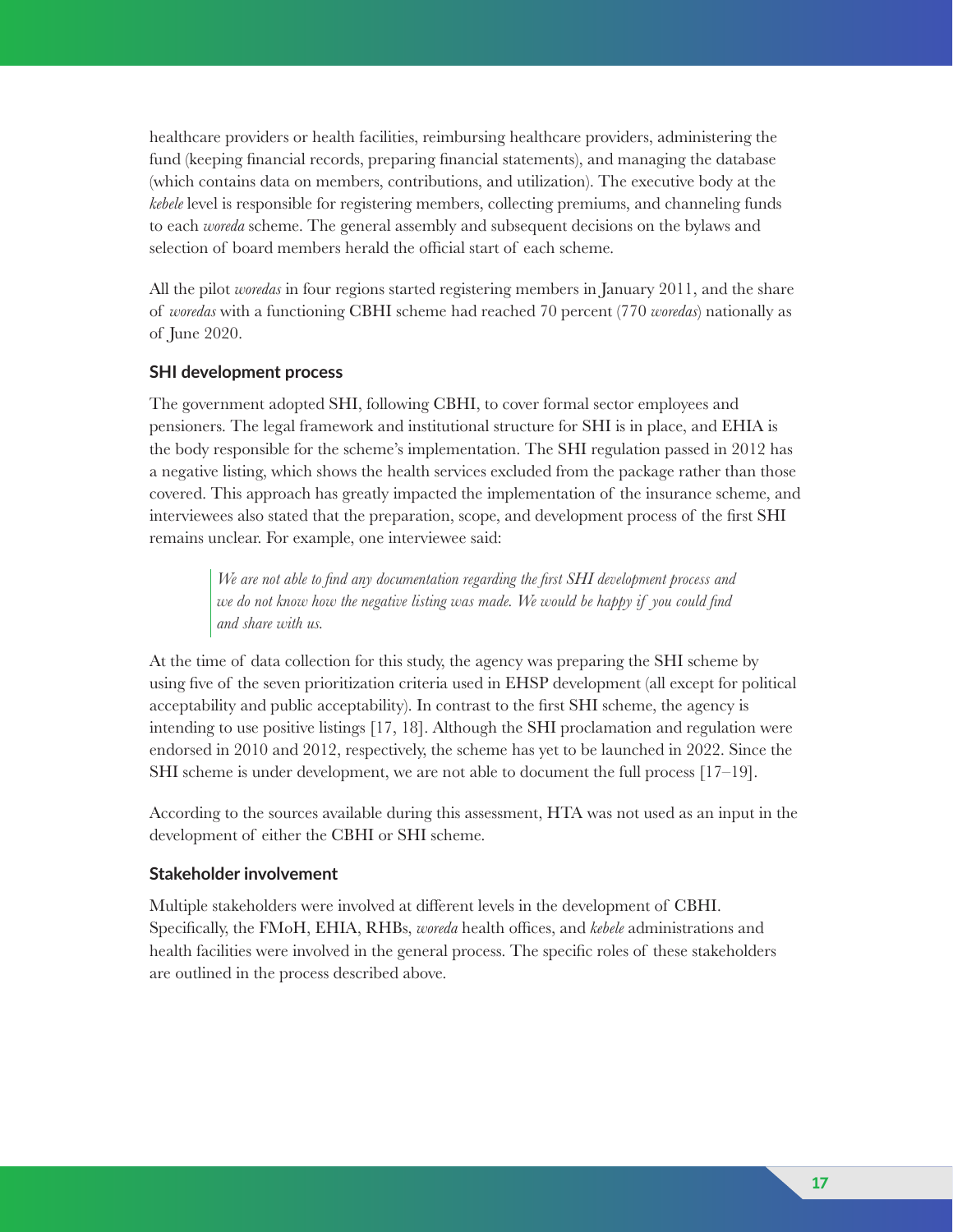# <span id="page-17-0"></span>**7. THE LEGISLATIVE FRAMEWORK FOR PRIORITY SETTING AND HTA**

One of the indicators of and necessary criteria for a well-institutionalized systematic prioritysetting process including HTA is the presence of a well-defined and legally recognized mandate for incorporating evidence into key decision making, coupled with an ecosystem of suppliers and users of HTA evidence. The legislative framework underpinning the creation of the HTA body must have rules around consistent and transparent operation, recruitment, and a welldefined conflict-of-interest policy [20].

Although a legally delegated priority-setting unit or entity has not been established at the national level, priority setting is practiced to some degree in the Ethiopian health sector.

As indicated in this document, there are a few priority-setting activities undertaken in Ethiopia, including the development of the EHSP, HBP, and PPL. These activities are undertaken by specific responsible organizations. The FMoH is a designated organization that has the responsibility to lead and manage the EHSP, EHIA is responsible for the HBP, and EPSA is responsible for the development and implementation of the PPL.

This is also supported by a statement from a key informant interview:

*PCD at the MoH has the responsibility to manage resources within the ministry through different channels. PPD takes the list of priority health service areas developed by HEFA (PCD) and uses it for the health sector planning like HSDP and HSTP.*

The same cannot be said about the process of HTA in Ethiopia, since there is no legally responsible organization for the production and use of HTA. This situational analysis has shown that HTA is a vaguely understood process that is undertaken in a fragmented manner. Currently, the HEFA team in the PCD at the FMoH and the HTA team at the Knowledge Translation Directorate (KTD) of EPHI have made some efforts to conduct HTA. But although HEFA has developed some aggregated or program-based costing activities, and the KTD of EPHI has developed some HTA briefs, it is challenging to identify the full-blown application of HTA in these activities. As one expert from EPHI said:

*We have been trying to conduct a few HTAs in the past. But it has been challenging to undertake a full HTA that adheres to all the necessary steps.*

Additionally, it is expected that the development of priority-setting documents and activities will be supported by HTA; however, this is not the case in Ethiopia, as highlighted in this landscape assessment. One FMoH interviewee noted:

> *For instance, benefits package design (insurance scheme) needs HTA but is not included. And HTA needs a detailed database center or repository for each intervention which could be done by EPHI.*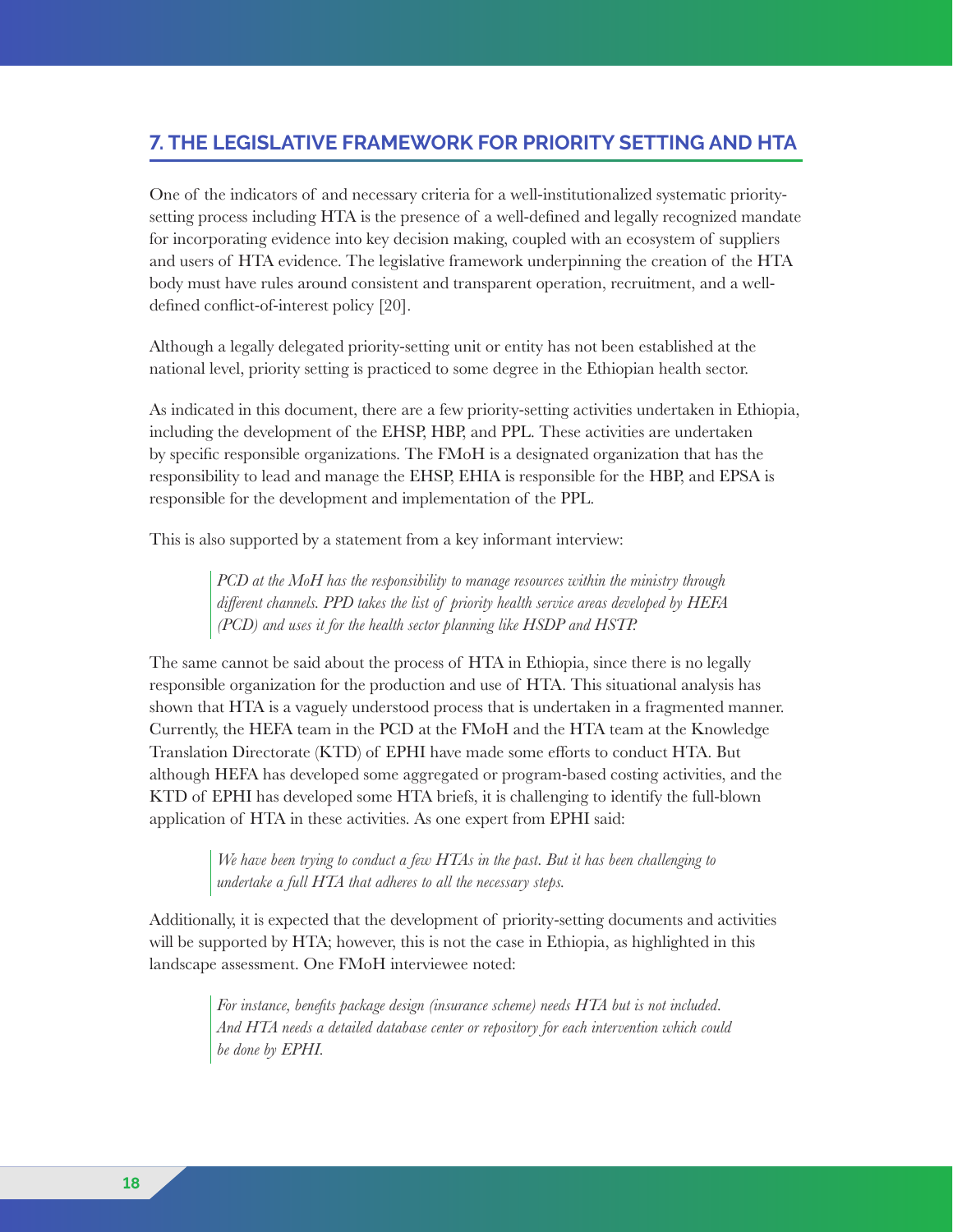# <span id="page-18-0"></span>**8. CAPACITY FOR HTA**

Ethiopia, in addition to having no formal, central coordinating body for HTA, has no published national standard guidelines for conducting HTA. However, there have been some initiatives by academic institutions, partner organizations, and independent research institutions to generate relevant cost-effectiveness analysis and engage in priority setting to inform health policy decision making.

Some of the institutional capacity that could be used in conducting HTA includes the HEFA unit at the FMoH. This team is tasked with the application of evidence-based healthcare decision making in Ethiopia by organizing the available evidence, performing costing interventions, and defining effectiveness measures for the various health programs, and then supporting policymakers at the national and regional levels [21]. Further institutional capacity is represented by the presence of the KTD at EPHI, which is responsible for producing knowledge translation tools such as HTA, evidence briefs, rapid reviews, and systematic reviews to support evidence-informed policymaking [22].

Other regional institutes and universities engage in evidence synthesis and research activities, in the majority of cases for academic purposes.

This landscape assessment shows that a conducive policy environment for evidence-informed priority setting has been outlined in most policy documents reviewed. The presence of some fragmented HTA activities in the country can be considered a step forward. Although the currently identified priority-setting documents, including the EHSP, HBP, and PPL, have minimal to no utilization of HTA, the HEFA team at the FMoH, the KTD team at EPHI, and the Evidence-Based Health Care program at Jimma University are entities that could be used to build HTA capacity and evidence-informed policymaking practices in the country. The engagement of stakeholders and global partners in supporting these priority-setting activities could also serve as a good opportunity to bring in more advanced technical and financial contributions to support the activities.

HTA and evidence-informed policymaking in general in Ethiopia are challenged by the lack of a central coordinating body and priority-setting governance structure. The fieldwork revealed that there is generally minimal awareness among researchers and decision makers about HTA and the need for incorporating HTA in priority-setting activities [21]. Lack of senior HTA experts in the governmental structure, coupled with decisions that are greatly influenced by expert opinion, has contributed to the absence of an HTA system in Ethiopia. Most prioritysetting processes in Ethiopia are influenced by donor interests, and limited domestic financing further contributes to the poor sustainability of initiatives.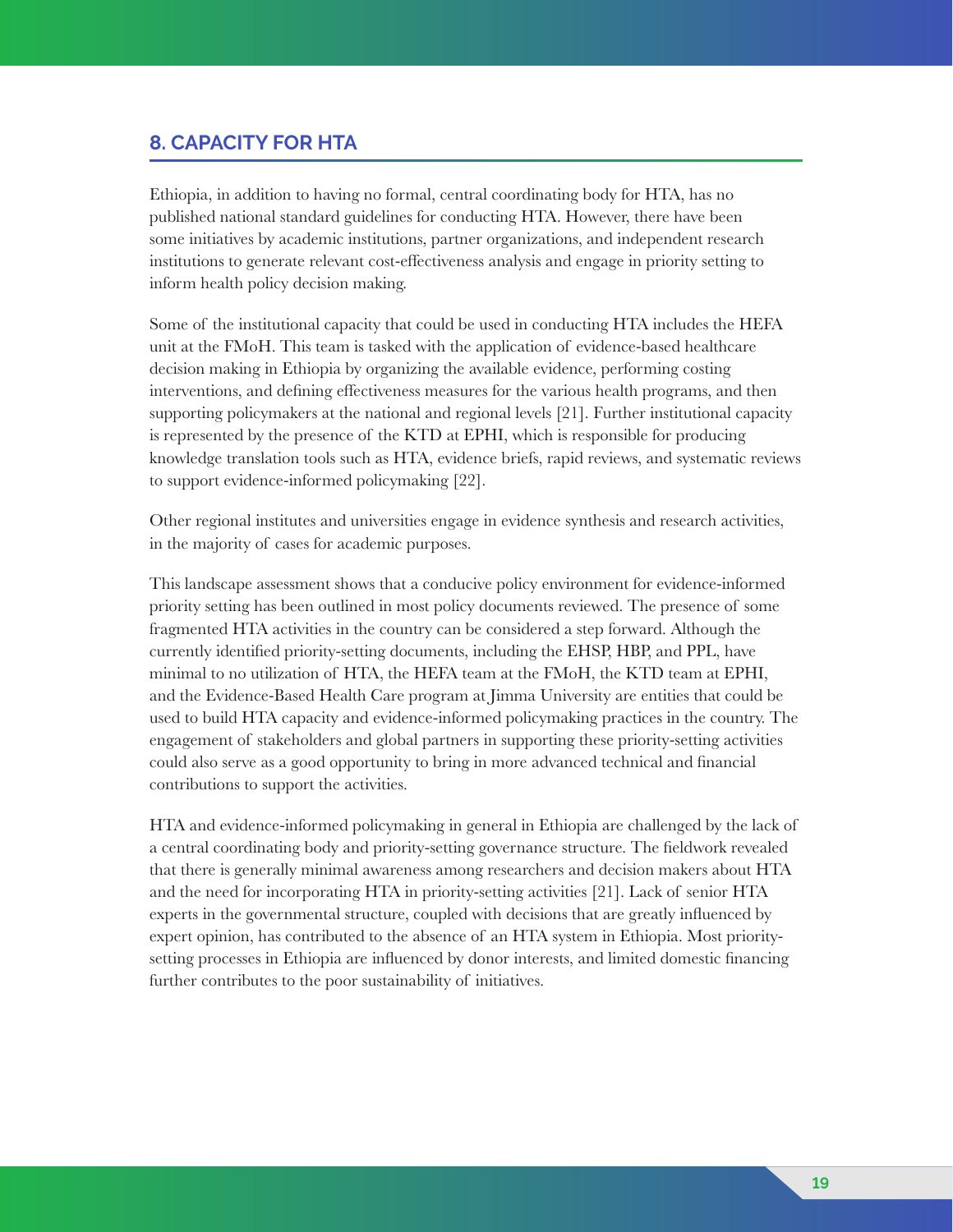# <span id="page-19-0"></span>**9. DATA SOURCES FOR HTA**

Evidence-based policy decisions depend on the availability of reliable, locally generated evidence. High-quality and timely health data create a strong foundation for a high-functioning health system, but reliable health information systems are generally lacking in low- and middleincome countries, including Ethiopia.

At the global level, the WHO has also recognized the lack of reliable national cost data and has developed two tools to support national costing studies: WHO-CHOICE (Choosing Interventions that are Cost-Effective), which provides county-level estimates of unit costs for inpatient and outpatient services for the public and private sectors but is now largely outdated, and the OneHealth Tool, which helps policymakers and health service planners to understand the framework for scenario analysis, costing, health impact analysis, budgeting, and financing of strategies for all major diseases and health system components. However, it requires locallevel data to inform these scenarios.

Depending on the type of policy questions to be addressed, different HTA data categories can be used. These categories include clinical efficacy, cost, epidemiology, quality of life, service use/consumption, and equity [23].

Even though HTA is not implemented in an organized manner in Ethiopia, there are potential data sources available for the above HTA data categories, with their own limitations. The following table shows the potentially available data sources in Ethiopia that could support HTA.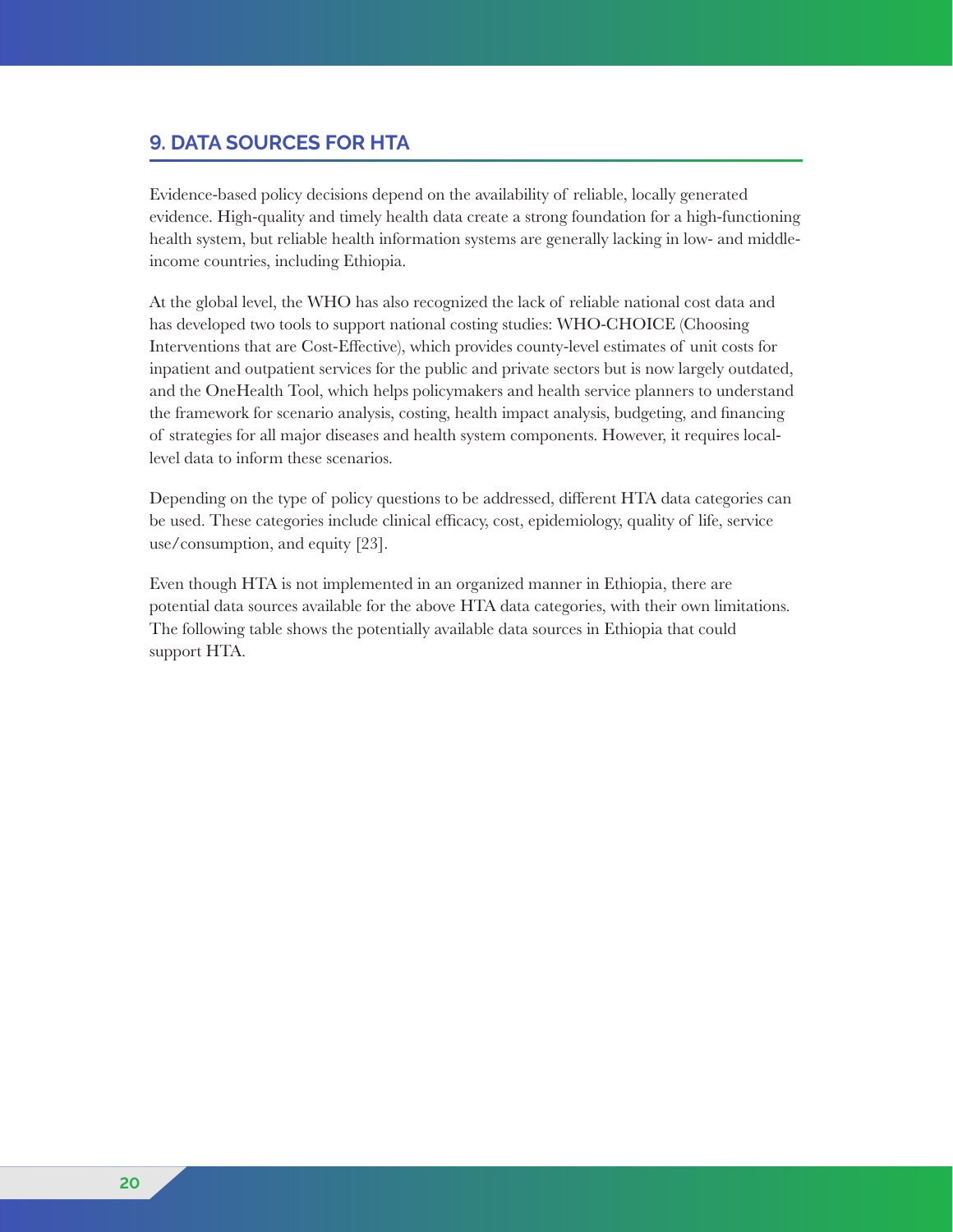<span id="page-20-0"></span>

| <b>HTA-related</b>                     |                      |                     |                           |
|----------------------------------------|----------------------|---------------------|---------------------------|
| information                            | Data sources         | <b>Institution</b>  | <b>Collection method</b>  |
| 1. Epidemiological data                |                      |                     |                           |
| Demographics                           | Census               | <b>CSA</b>          | Census                    |
| and population                         | <b>Vital Events</b>  | <b>VERA</b>         | Register and verbal       |
| profile                                | Registry             |                     | autopsy                   |
| Demography and<br>health               | <b>DHS</b>           | <b>ECSA/EPHI</b>    | Survey                    |
|                                        | DHIS 2 and DHS       | FMoH and            | Routine data report,      |
| Disease profiles                       |                      | universities        | surveys, and surveillance |
| 2. Clinical efficacy                   |                      |                     |                           |
| Efficacy: trials                       | Reports              | EFDA/AHRI           | Register                  |
| Efficacy:                              | Databases            | Various             | Systematic review         |
| systematic reviews                     |                      |                     |                           |
| Safety                                 | Reports              | <b>EFDA</b>         | Register                  |
| Medical research                       | Surveys and          | Research institutes | <b>Surveys</b>            |
|                                        | experimental studies | and universities    |                           |
| 3. Costs                               |                      |                     |                           |
| Health                                 | <b>NHA</b>           | FMoH                | Surveys                   |
| expenditure                            |                      |                     |                           |
| Health services                        | NHIS tariffs         | <b>EHIA</b>         | Central decisions         |
|                                        | Private insurance    | Private entities    | Review                    |
| OOP costs                              | <b>NHA</b>           | FMoH                | Surveys                   |
| 4. Service use                         |                      |                     |                           |
|                                        | <b>NHIS</b>          | <b>EHIA</b>         | Review                    |
| Health services                        | <b>DHIS II</b>       | <b>FMoH</b>         | Routine report            |
|                                        | Health facility and  | EPHI/universities   | <b>Surveys</b>            |
|                                        | community surveys    |                     |                           |
| 5. Quality of life                     |                      |                     |                           |
| <b>DALY</b>                            | GBD study            | <b>IHME</b>         | Database                  |
| 6. Equity                              |                      |                     |                           |
| Epidemiology                           | <b>DHS</b>           | CSA/DHSS sites      | Survey                    |
| Service use                            | <b>NHIS</b>          | <b>EHIA</b>         | Database                  |
|                                        | <b>DHIS II</b>       | Health institutions | Routine data report       |
| Equitable<br>strategies                | <b>EQUIST</b> tool   | <b>UNICEF</b>       | Collation                 |
| Healthcare access<br>and quality index | GBD study            | <b>IHME</b>         | Collation                 |

#### **Table 1. Summary of potential key data sources for HTA in Ethiopia**

**Note:** AHRI = Armauer Hansen Research Institute; CSA = Central Statistics Agency; DALY = disabilityadjusted life year; DHIS = District Health Information System; DHS = Demographic and Health Survey; EFDA = Ethiopian Food and Drug Administration; EHIA = Ethiopian Health Insurance Agency; EPHI = Ethiopian Public Health Institute; EQUIST = EQUitable Impact Sensitive Tool; FMoH = Federal Ministry of Health; GBD = Global Burden of Disease; IHME = Institute for Health Metrics and Evaluation; NHA = National Health Account; NHIS = National Health Insurance Scheme; OOP = out-of-pocket; VERA = Vital Events Registration Agency.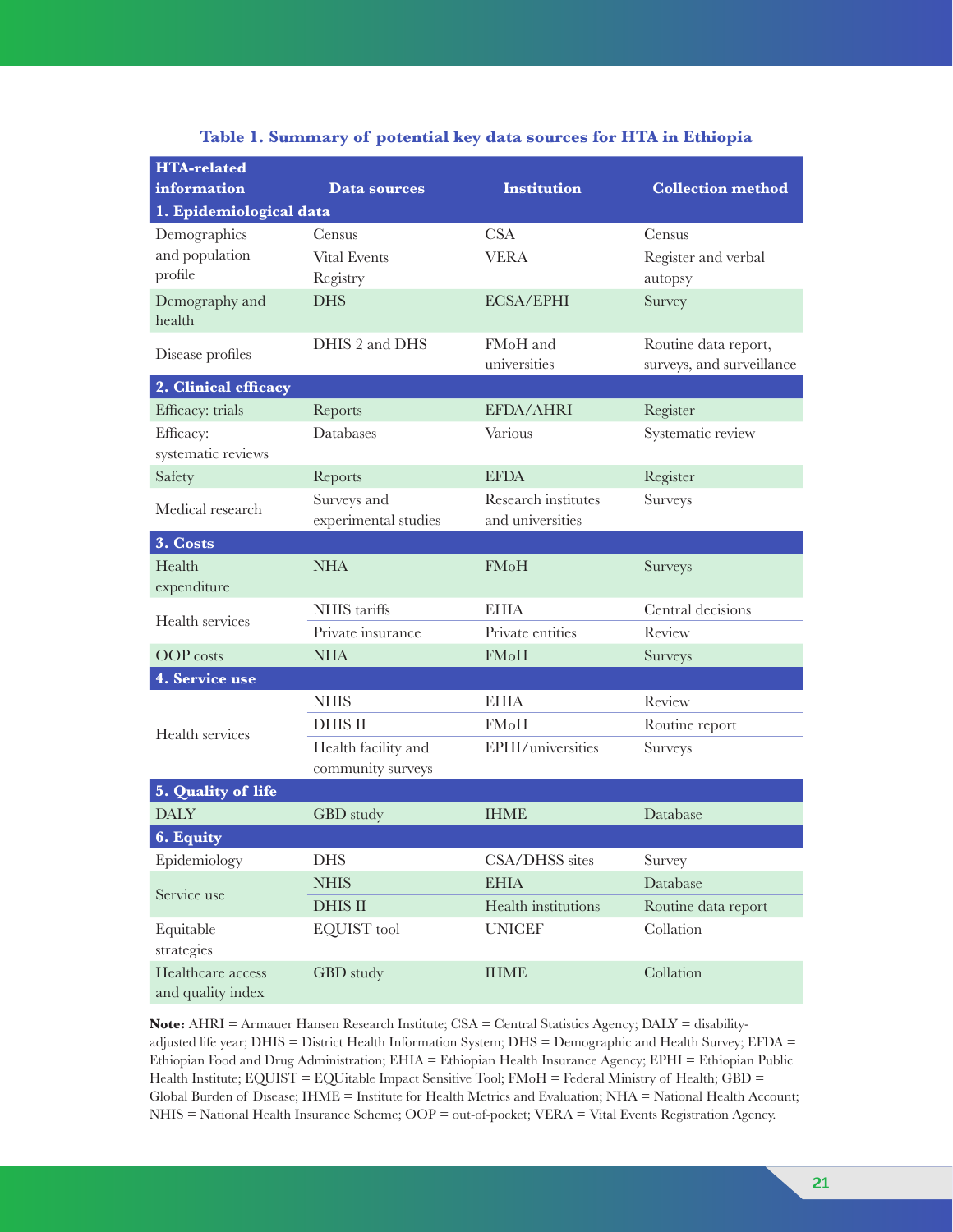# <span id="page-21-0"></span>**10. SUMMARY OF EXISTING SITUATION VIS-À-VIS BUILDING A SUSTAINABLE HTA SYSTEM**

Apart from the acknowledgment of the need for evidence-informed decision making and the presence of a few initiatives within the FMoH and its agencies, HTA is virtually invisible in Ethiopia, and there is no coordinating body for HTA. This was seen in the deliberation processes for the 2005 and 2019 EHSPs, where HTA was very limited or absent [8, 21].

The establishment of the PCD at the FMoH, the existence of the KTD—more specifically, the HTA team at EPHI—and the existence of the Evidence-Based Health Care program and the launch of the PhD program at Jimma University in 2021 represent some potential opportunities to move toward HTA in Ethiopia.

The EHSP developed in 2019 has taken a step in trying to ensure that the process and implementation of the package are informed by evidence. The deliberation process in the development of the EHSP, which sought various country experiences and the engagement of local authorities, decision makers, and other stakeholders, can also be taken as an encouraging practice [5].

The HTA governance structure, processes, and effort to engage in local and global networking in informing priority setting with HTA in Ethiopia are generally weak.

The EHSP priority-setting process in Ethiopia is carried out primarily by a group of experts or task forces with diverse professional backgrounds. While the experts who developed the current EHSP stated their need for a body of evidence to define the package, the use of evidence was very limited. Moreover, some of the criteria (equity impact and financial risk protection) used to set priorities were based solely on expert opinion (the Delphi technique). The 2019 EHSP document has also clearly recognized the lack of contextualized cost-effectiveness analyses, which is a key feature of HTA that aims to compare the costs and consequences of different choices [5, 8].

Moreover, the first SHI scheme deliberation lacked transparency with regard to the development process. The document was also based on a negative listing, which included only services that are not provided. This approach has greatly impacted the implementation of the insurance scheme [17].

The ever-evolving global HTA network could also be considered as a resource on which the country could rely, while contextualizing HTA to the country's health system.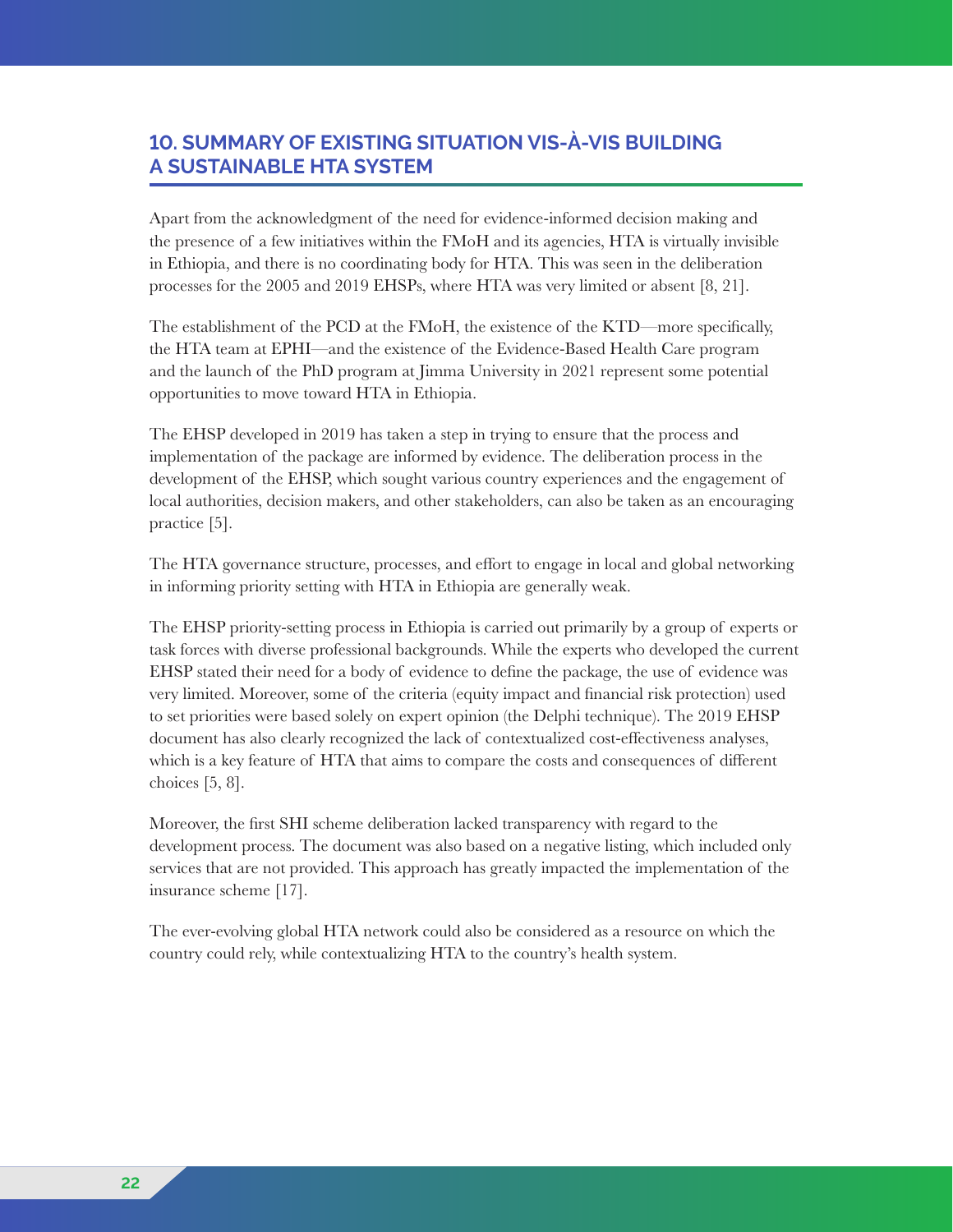# <span id="page-22-0"></span>**11. RECOMMENDATIONS AND NEXT STEPS**

This landscape assessment shows that HTA is not used as a standard approach in Ethiopia and is present only as fragmented initiatives in a few organizations. Furthermore, HTA is not used as an input in healthcare decision making such as priority-setting activities, although some deliberation processes use a few prioritization criteria.

With regard to HTA in Ethiopia, the main identified gaps that require attention include the lack of standardized HTA use in priority-setting activities, the lack of awareness of the application and importance of HTA (at both the researcher and policymaker levels), the absence of a national guiding document for HTA, the absence of a coordinating body for HTA, and a skill gap among personnel who might conduct and interpret HTA.

#### **Recommendations**

The following recommendations are provided based on the findings of the assessment.

- 1. Create a framework and enabling environment.
	- a. Legal provisions: A clear road map for HTA is important to guide the application of HTA in a contextualized manner. A national HTA road map/guiding document that details methods, structure, processes, and standards targeting mandatory use of HTA is important. Formal mechanisms to link HTA outputs to decision making and the involvement of various parties for the execution, dissemination, and use of HTA in-country should also be clearly stated.
	- b. A central authority: Coordination of HTA activities is imperative given the multisectoral nature of the process, with a number of parties involved. This coordination can be achieved by having a central body that has authority to undertake the role of coordination, setting priorities and establishing advisory boards or technical working groups for HTA.
	- c. Establishment of structure and scope: One of the main milestones on the way to institutionalizing HTA is the establishment of a structure and scope for the process, which should take into consideration funding availability, national technical capacity for HTA, and existing interest for both performing and using HTA.
- 2. Strengthen demand for HTA.

It is important to advocate for HTA and place it on the agenda at the leadership level to strengthen political will and gain buy-in. Platforms and openings to advocate for HTA and to keep it on the agenda should be pursued.

This can be achieved through the following.

- a. Raising awareness at all levels: Activities to create awareness can range from sensitization to full-blown long-term training, depending on the goal to be achieved and target groups (e.g., policymakers, knowledge brokers, and evidence producers).
- b. Identifying policy champions: One strategy that can be used to influence policy is to find and encourage champions for HTA policy. Policy champions could be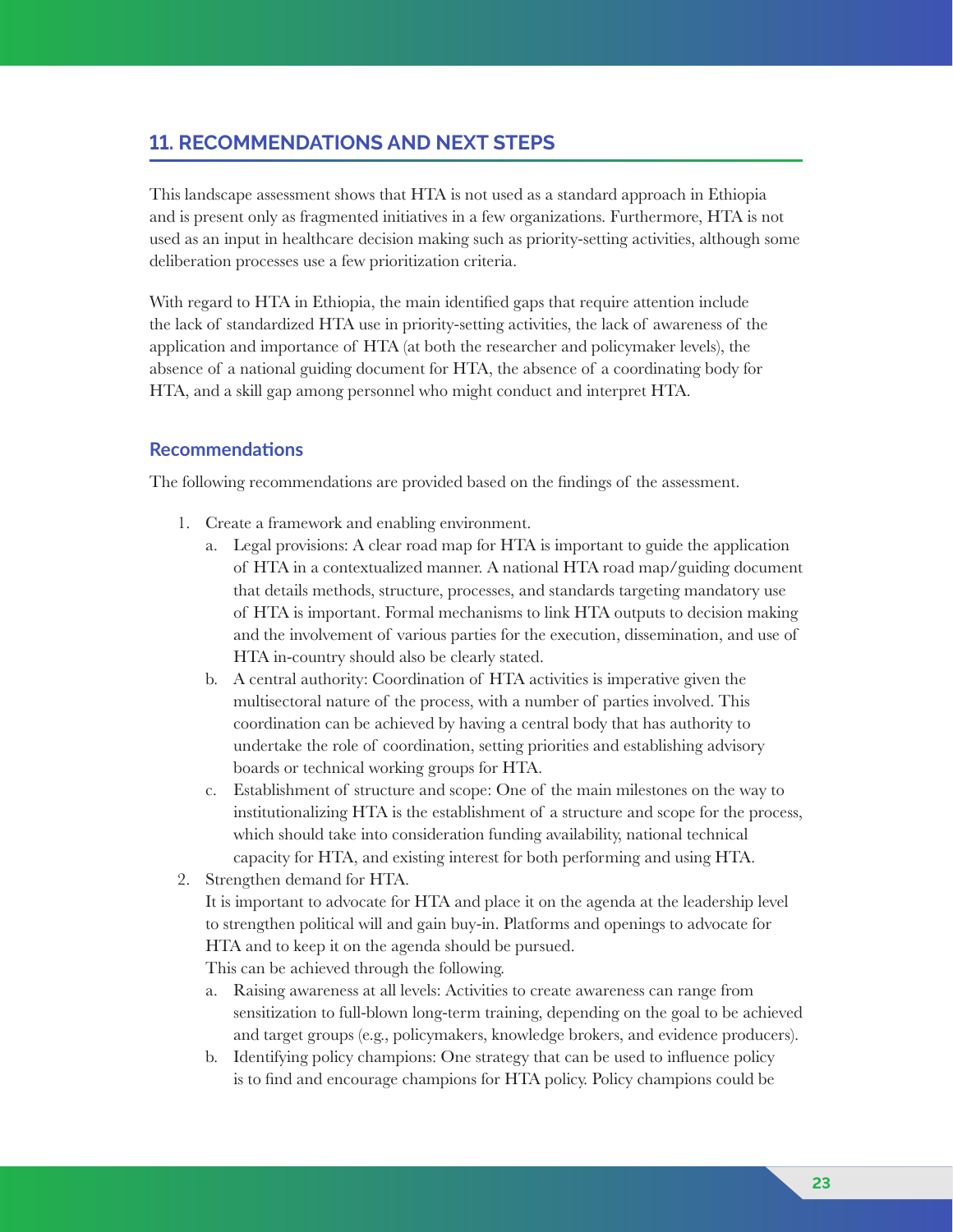<span id="page-23-0"></span>organizations and individuals interested in HTA who can amplify the message about HTA importance, pave the way for easier implementation, or be supporters to aid efforts. These champions should be identified and brought into HTA discussions.

- c. Identifying windows of opportunity: It is critical to build capacity on the demand side in order to be able to identify when and where HTA is needed. This will not only support the producers of HTA but also allow users to be able to request HTA where it will be most useful. This window of opportunity could, for instance, be identified by responsible organizations or individuals working on priority-setting activities such as the development of the EHSP or PPL. This enables HTA producers to produce HTA for utilization.
- 3. Strengthen the supply of HTA.
	- a. Budget: Public investment in HTA research is important for creating HTA systems. Public investment indicates the political will and the commitment of governmental officials to implement HTA and use it for decision making in healthcare. In addition, it ensures the sustainability of HTA and reduces conflicts of interest. Thus, it is important to have regular financial support for HTA to ensure that sustainable HTA research is embedded in the healthcare decision-making process. Specifically, this involves allocating budget for HTA units or teams for the HTA production process, including dissemination, where there is an attractive environment to retain high-caliber staff.
	- b. Capacity building: As HTA needs highly skilled professionals in a multidisciplinary approach, the building of human resources capacity should be a critical element of HTA road maps. There are currently limited options for HTA training, with most related to specific projects or focused on providing HTA workshops or short courses. These may not offer adequate hands-on training experience. In addition, it should also be noted that capacity building should not focus only on HTA producers with advanced technical skills, as without decision makers' understanding and commitment, HTA implementation cannot be accelerated. Existing local and global networks such as iDSI can be used for capacity building. Mentorship and co-production could be helpful to build the skills of local staff.

# **12. ACKNOWLEDGMENTS**

We would like to express our thanks to the organizations and professionals involved in this study. Our special thanks goes to the Partnership and cooperation directorate at the ministry of health; Dr. Feven Girma, Mr Ermias Dessie, Samuel Abera and Tesfaye Mesele for their unreserved support. We would also like to thank the International Decision Support Initiative (iDSI) for funding this work.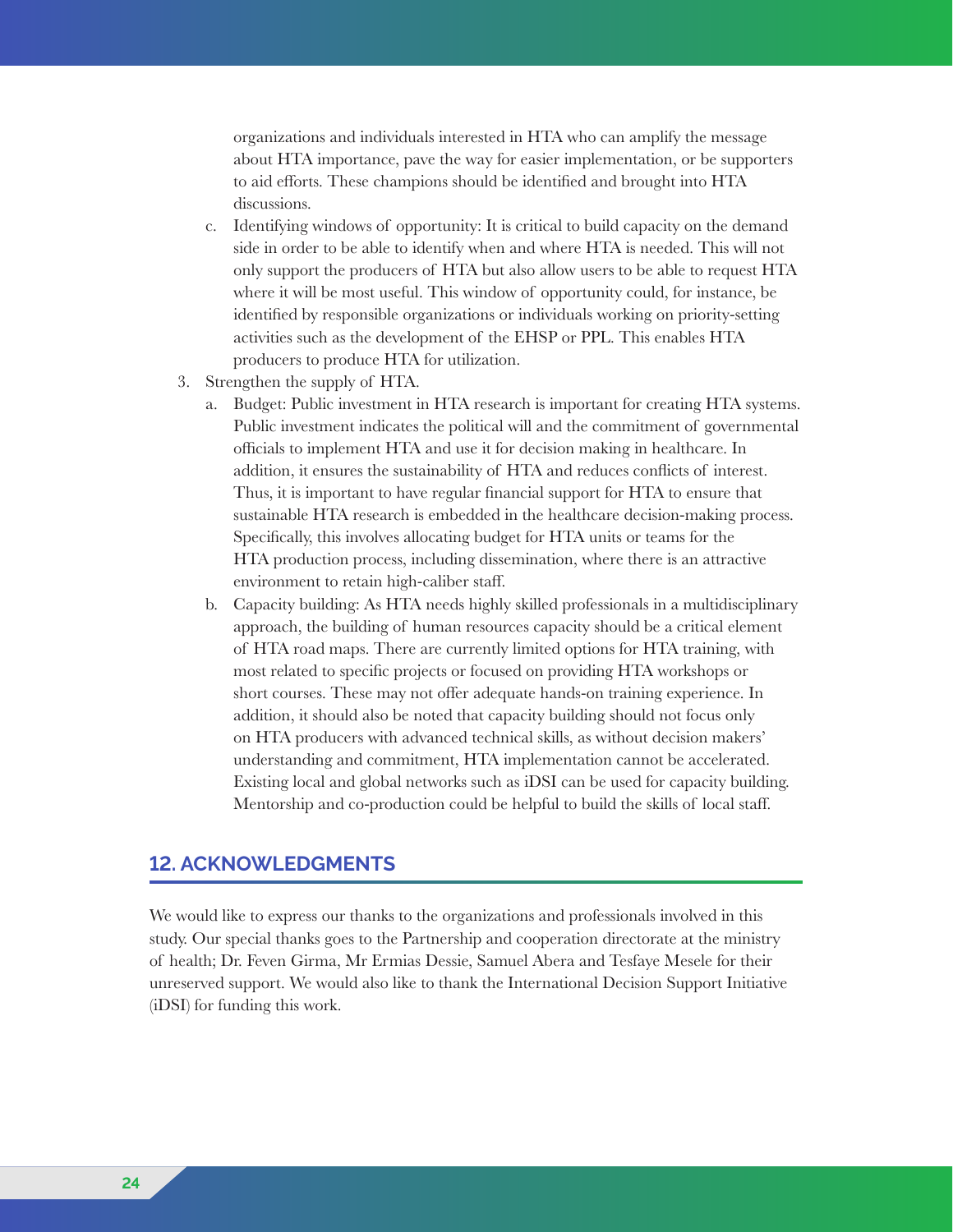### <span id="page-24-0"></span>**13. REFERENCES**

- 1. Terwindt, F., D. Rajan, and A. Soucat, Priority-setting for national health policies, strategies and plans. Strategizing national health in the 21st century: a handbook, 2016. 71.
- 2. CSA, Population Projections for Ethiopia 2007–2037. 2013, CSA Addis Ababa, Ethiopia.
- 3. Health., E.F.M.o., The National Population Policy of Ethiopia, E.F.M.o. Health, Editor. 1993.
- 4. Health, E.F.M.o., Health Sector Transformation Plan II, E.F.M.o. Health, Editor. 2021.
- 5. Health, F.M.o., Essential health service package for Ethiopia. 2005, Federal Ministry of Health Ethiopia Addis Ababa.
- 6. Facility, G.F., Ethiopia Health Private Sector Assessment. 2019.
- 7. Health, E.F.M.o., Ethiopia Health Accounts 2016/17 Ethiopian Federal Ministry of Health, 2019.
- 8. Eregata, G.T., A. Hailu, Z.A. Geletu, S.T. Memirie, K.A. Johansson, K. Stenberg, . . . O.F. Norheim, Revision of the Ethiopian essential health service package: an explication of the process and methods used. Health Systems & Reform, 2020. 6(1): p. e1829313.
- 9. Health, F.M.o., Health sector strategic plan (HSDP-III) 2005/6-2009/10.
- 10. Nemzoff, C., F. Ruiz, K. Chalkidou, A. Mehndiratta, L. Guinness, F. Cluzeau, and H. Shah, Adaptive health technology assessment to facilitate priority setting in low-and middle-income countries. BMJ Global Health, 2021. 6(4): p. e004549.
- 11. Agency, P.F.a.S., PHARMACEUTICALS PROCUREMENT LIST 2018.
- 12. Tilahun M, M.B., Egata G, Essential Health Services Package of Ethiopia. 2019, Ministry of Health Ethiopia.
- 13. (EPSA), E.P.S.A., Pharmaceuticals Procurement List. 2021.
- 14. Feleke, S., M. Workie, and Z. Hailu, Ethiopia's community-based health insurance: a step on the road to universal health coverage Washington. DC: US Agency for International Development, 2015.
- 15. H, Z., Health care financing reform in Ethiopia: improving quality and equity. Health Systems 20/20. 2012.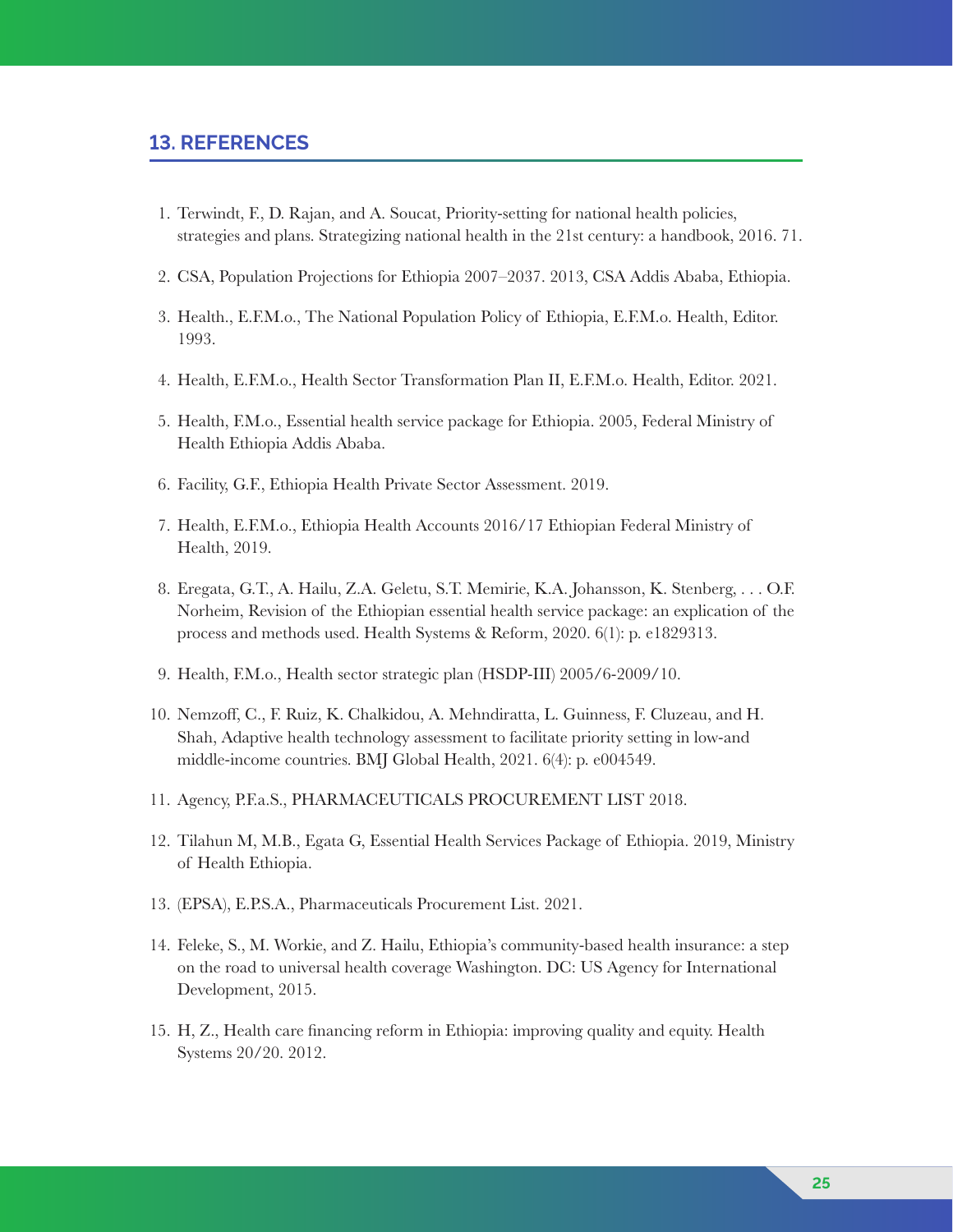- 16. Agency, E.H.I., Evaluation of community-based health insurance pilot schemes in Ethiopia. 2015.
- 17. Ethiopian Health Insurance Agency Establishment Council of Ministers Regulation No. 19/2010. 2010. p. 1–6.
- 18. Social Health Insurance Proclamation No.690/2010. 2010.
- 19. Agency, E.H.I., Health Insurance Ten-Years Strategic Plan Draft (2020/21–2029/30) 2021.
- 20. Ruiz, F., K. Chalkidou, and L. Morris, Process matters for priority setting and health technology assessment in Indonesia. F1000Research, 2019. 8(811): p. 811.
- 21. Zegeye, E.A., A. Reshad, E.A. Bekele, B. Aurgessa, and Z. Gella, The state of health technology assessment in the Ethiopian health sector: learning from recent policy initiatives. Value in Health Regional Issues, 2018. 16: p. 61–65.
- 22. Ethiopian Public Health Institute. [https://ephi.gov.et/research/knowledge](https://ephi.gov.et/research/knowledge-translation-directorate/)[translation-directorate/](https://ephi.gov.et/research/knowledge-translation-directorate/)
- 23. Downey, L., N. Rao, L. Guinness, M. Asaria, S. Prinja, A. Sinha, . . . K. Chalkidou, Identification of publicly available data sources to inform the conduct of Health Technology Assessment in India. F1000Research, 2018. 7.